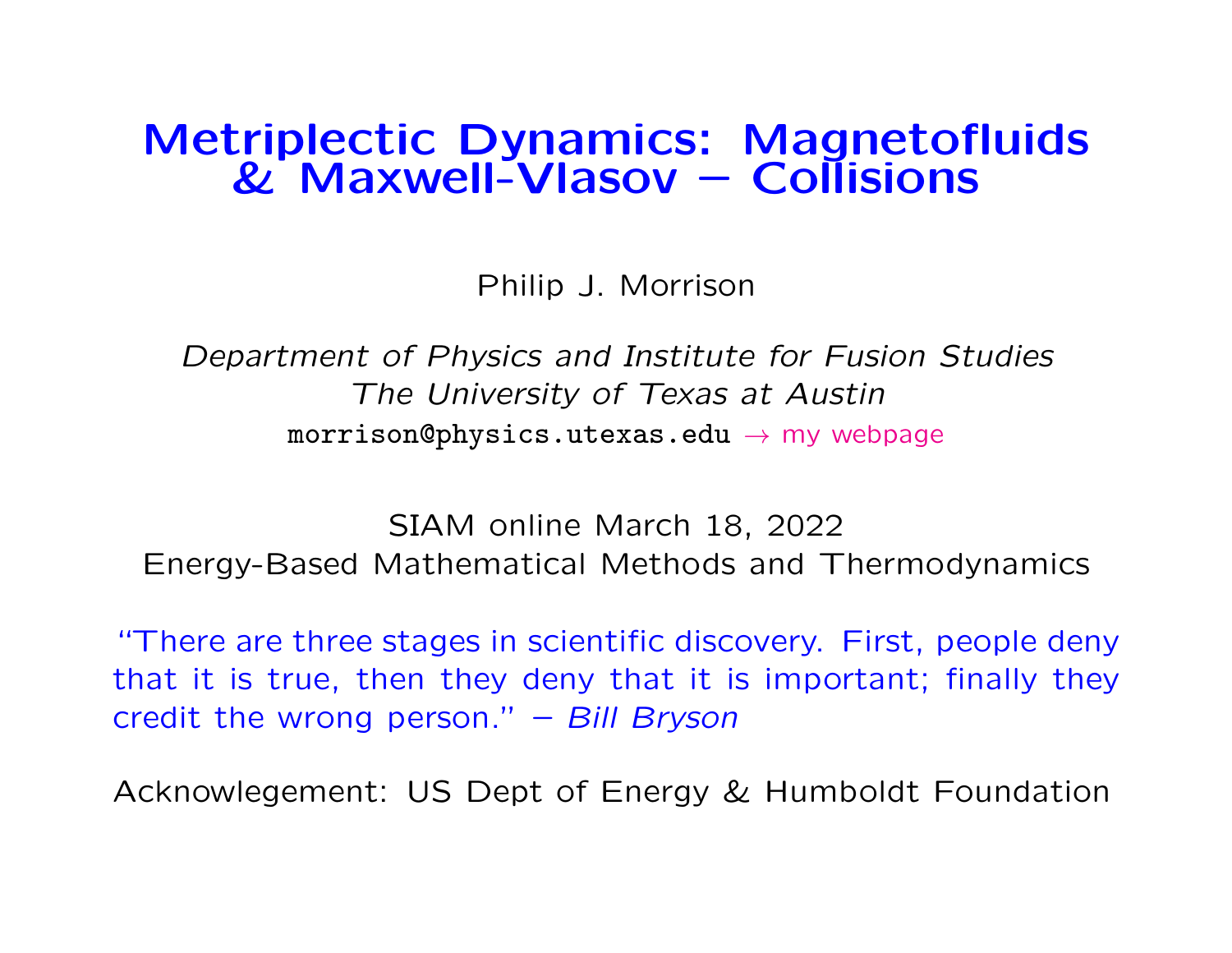# **Overview**

- I. Hamiltonian Dynamics
- II. Dissipative Dynamics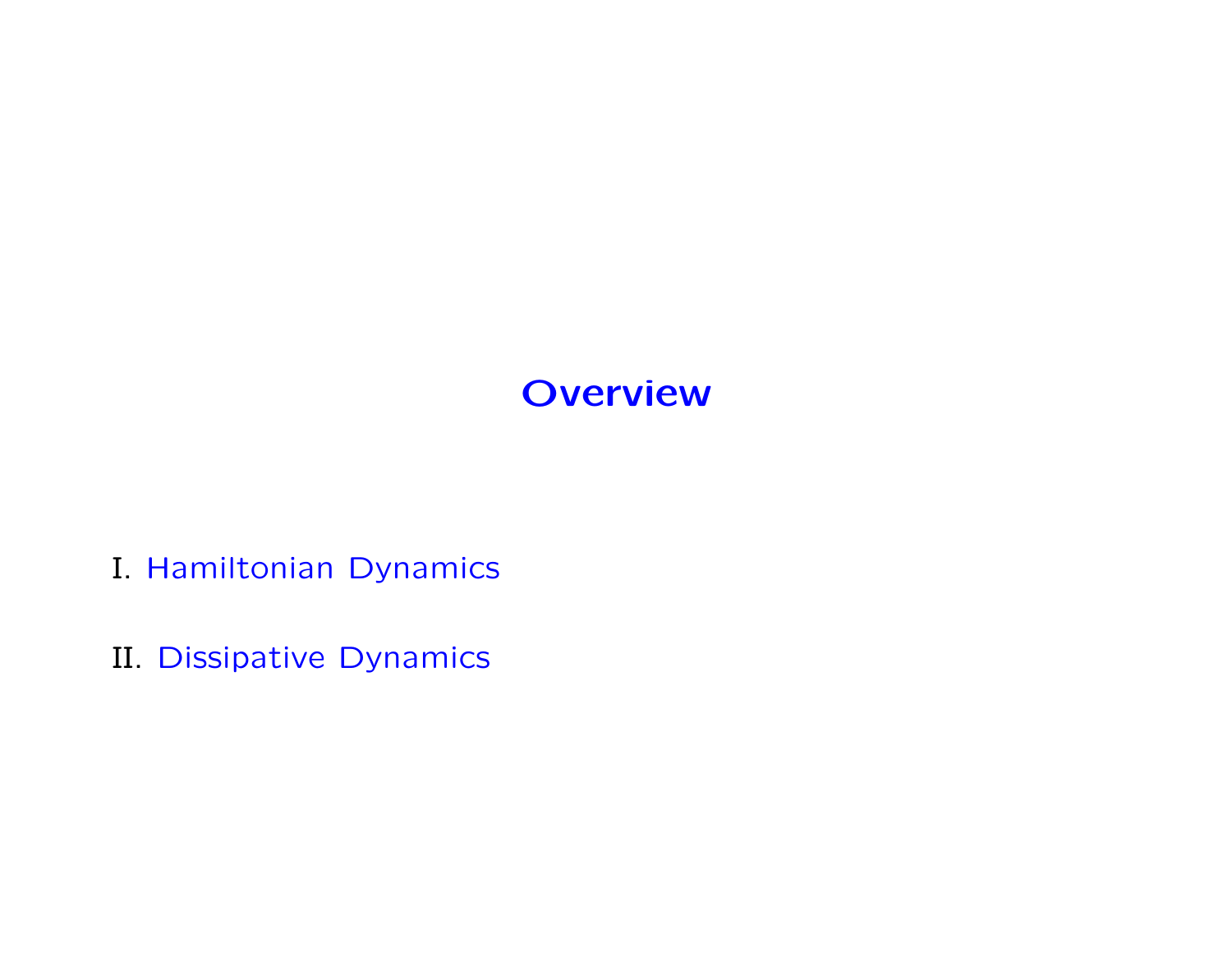I. Hamiltonian Dynamics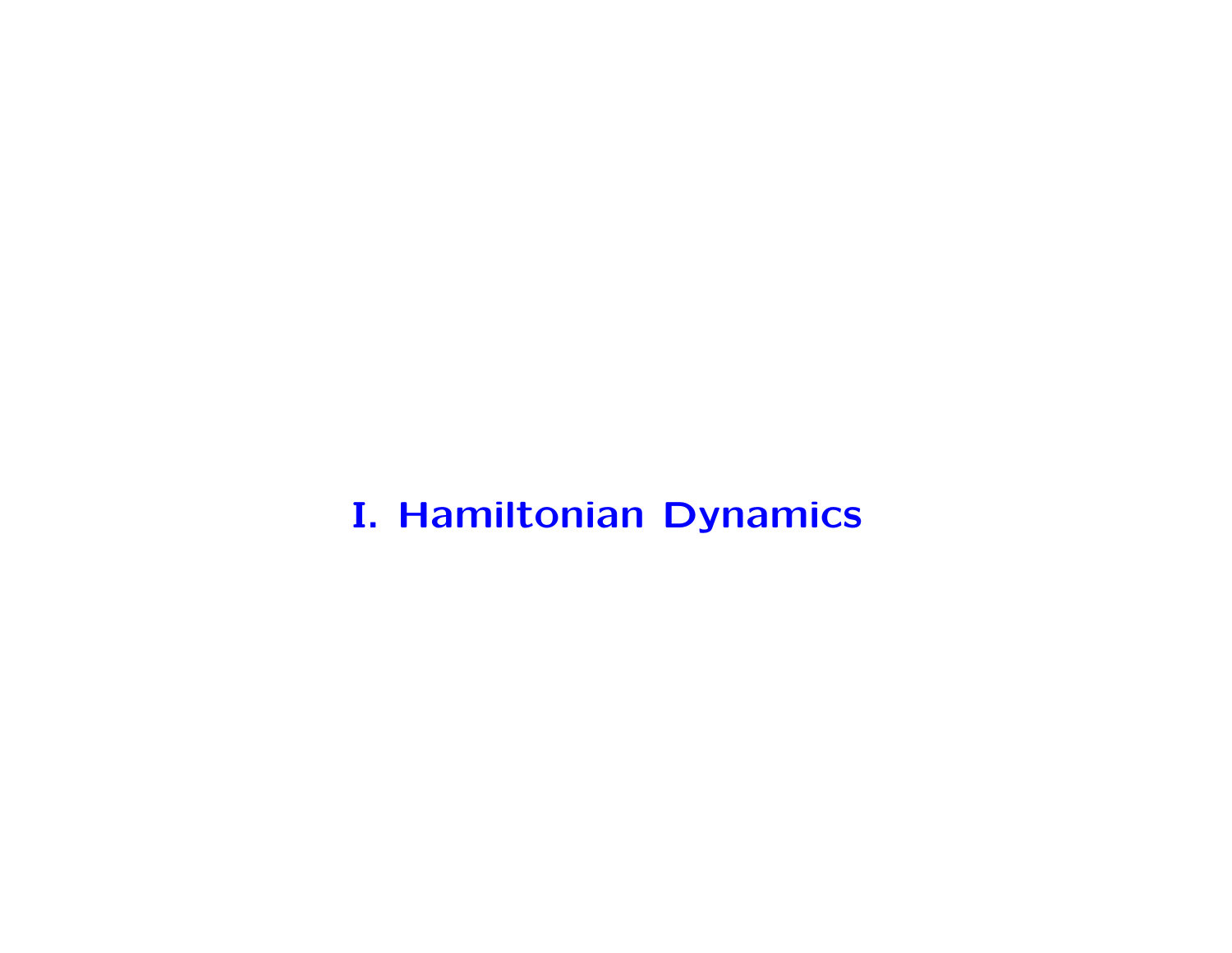# Classical Field Theory for Classical Purposes

Dynamics of matter described by

- Fluid models
	- Euler's equations, Navier-Stokes, ...
- Magnetofluid models
	- MHD, XMHD (Hall, electron mass physics), 2-fluid, ...
- Kinetic theories
	- Vlasov-Maxwell, Landau-Lenard-Balescu, gyrokinetics, ...
- Fluid-Kinetic hybrids
	- $-$  MHD  $+$  hot particle kinetics, gyrokinetics, ...

### Applications:

atmospheres, oceans, fluidics, natural and laboratory plasmas

Hamiltonian and Dissipative structures are organizing principles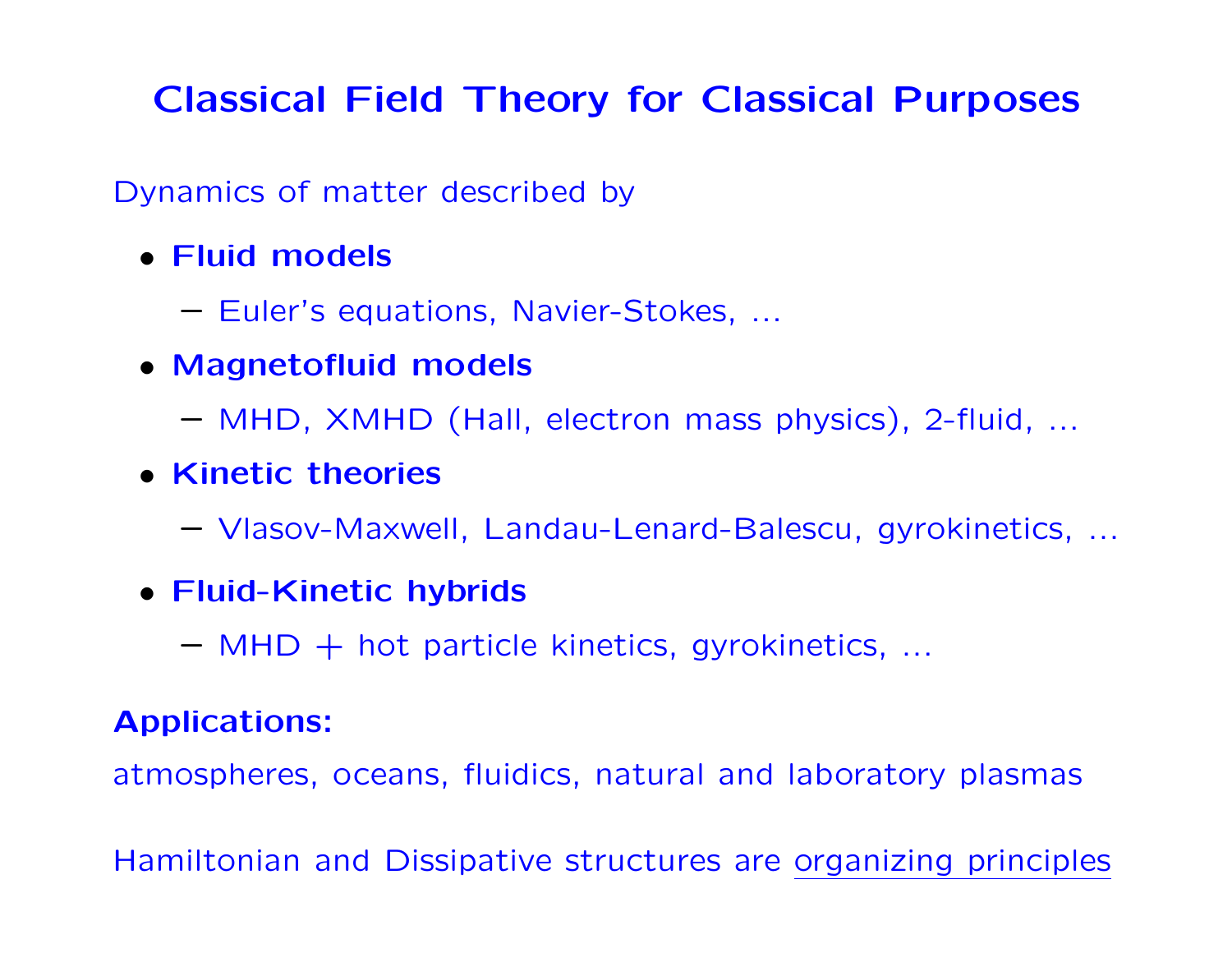# Classical Field Theories for Classical Purposes Have Common Structure

Two Dichotomies:

- Lagrangian vs. Eulerian variables
	- particle or material vs. spatial or observable
- Lagrangian vs. Hamiltonian formalisms
	- Action principle vs. Poisson bracket

Basic procedure of reduction:

action principle  $\rightarrow$  Hamiltonian  $\rightarrow$  noncanonical Poisson bracket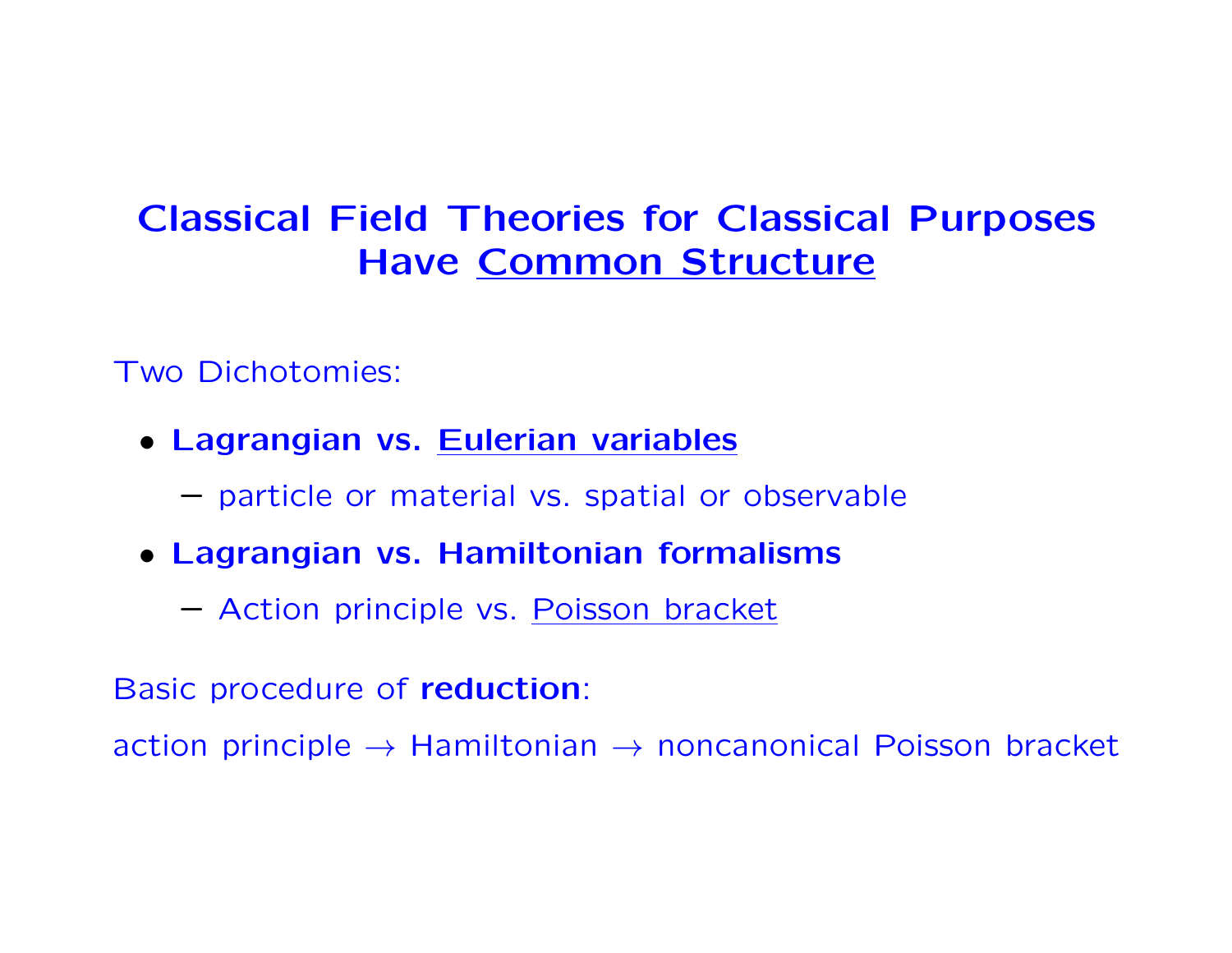### Noncanonical Hamiltonian Structure

Sophus Lie (1890)  $\longrightarrow$  PJM (1980)  $\longrightarrow$  Poisson Manifolds etc.

Noncanonical Coordinates:

$$
\dot{w}^i = \{w^j, H\} = J^{ij} \frac{\partial H}{\partial w^j}, \qquad \{A, B\} = \frac{\partial A}{\partial w^i} J^{ij}(w) \frac{\partial B}{\partial w^j}
$$

Poisson Bracket Properties:

antisymmetry  $\longrightarrow$   $\{A, B\} = -\{B, A\},\$ 

Jacobi identity  $\longrightarrow \{A, \{B, C\}\} + \{B, \{C, A\}\} + \{C, \{A, B\}\} = 0$ 

G. Darboux:  $det J \neq 0 \implies J \rightarrow J_c$  Canonical Coordinates

Sophus Lie:  $det J = 0 \implies$  Canonical Coordinates plus Casimirs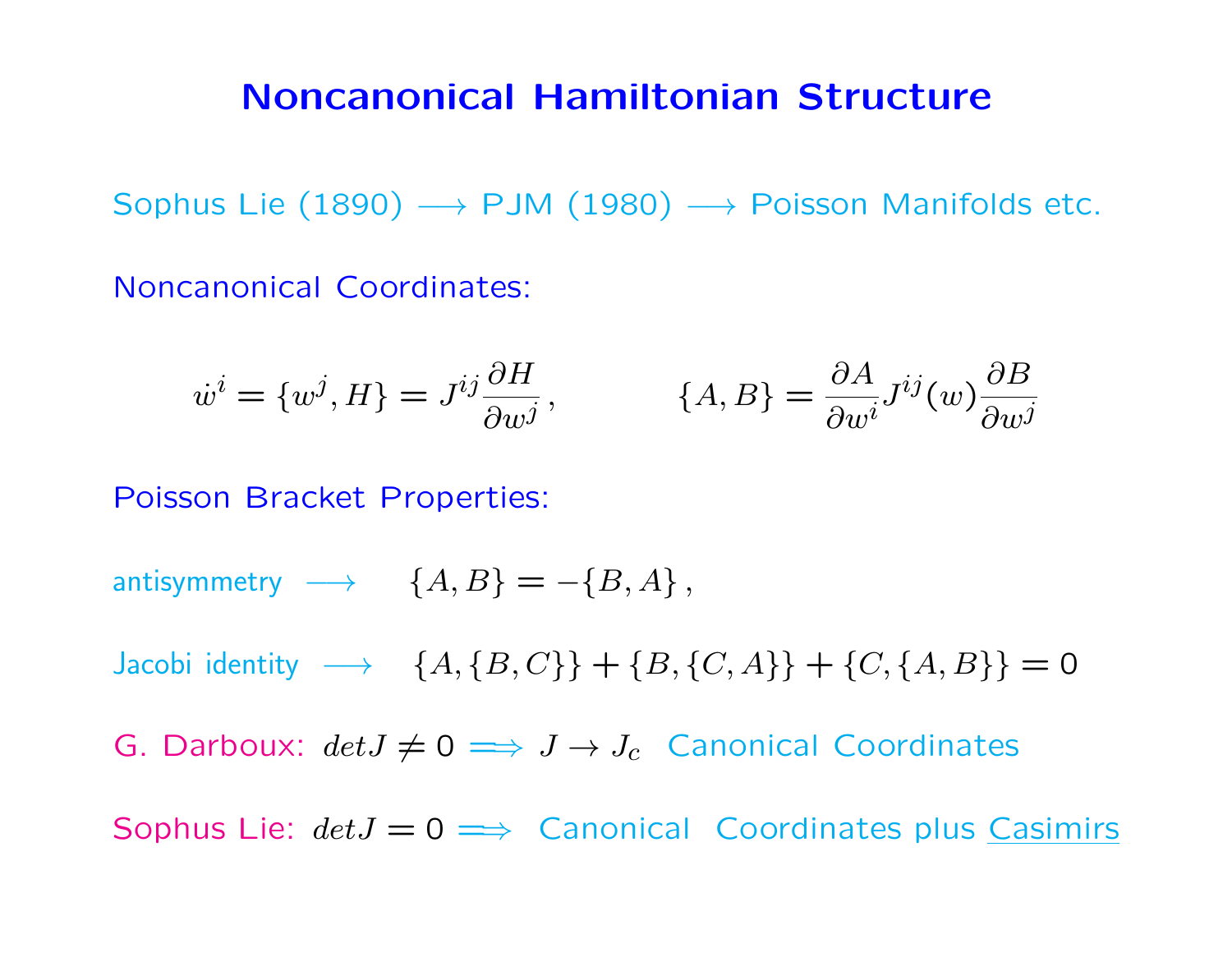# Flow on Poisson Manifold

**Definition.** A Poisson manifold  $Z$  is differentiable manifold with bracket

```
\{ , \} : C^{\infty}(\mathcal{Z}) \times C^{\infty}(\mathcal{Z}) \rightarrow C^{\infty}(\mathcal{Z})
```
st  $C^{\infty}(\mathcal{Z})$  with  $\{ , \}$  is a Lie algebra realization, i.e., is

i) bilinear, ii) antisymmetric, iii) Jacobi, and iv) consider only Leibniz, i.e., acts as a derivation.

Flows are integral curves of noncanonical Hamiltonian vector fields, JdH.

Because of degeneracy,  $\exists$  functions C st  $\{A, C\} = 0$  for all  $A \in C^{\infty}(\mathcal{Z})$ . Called Casimir invariants (Lie's distinguished functions!).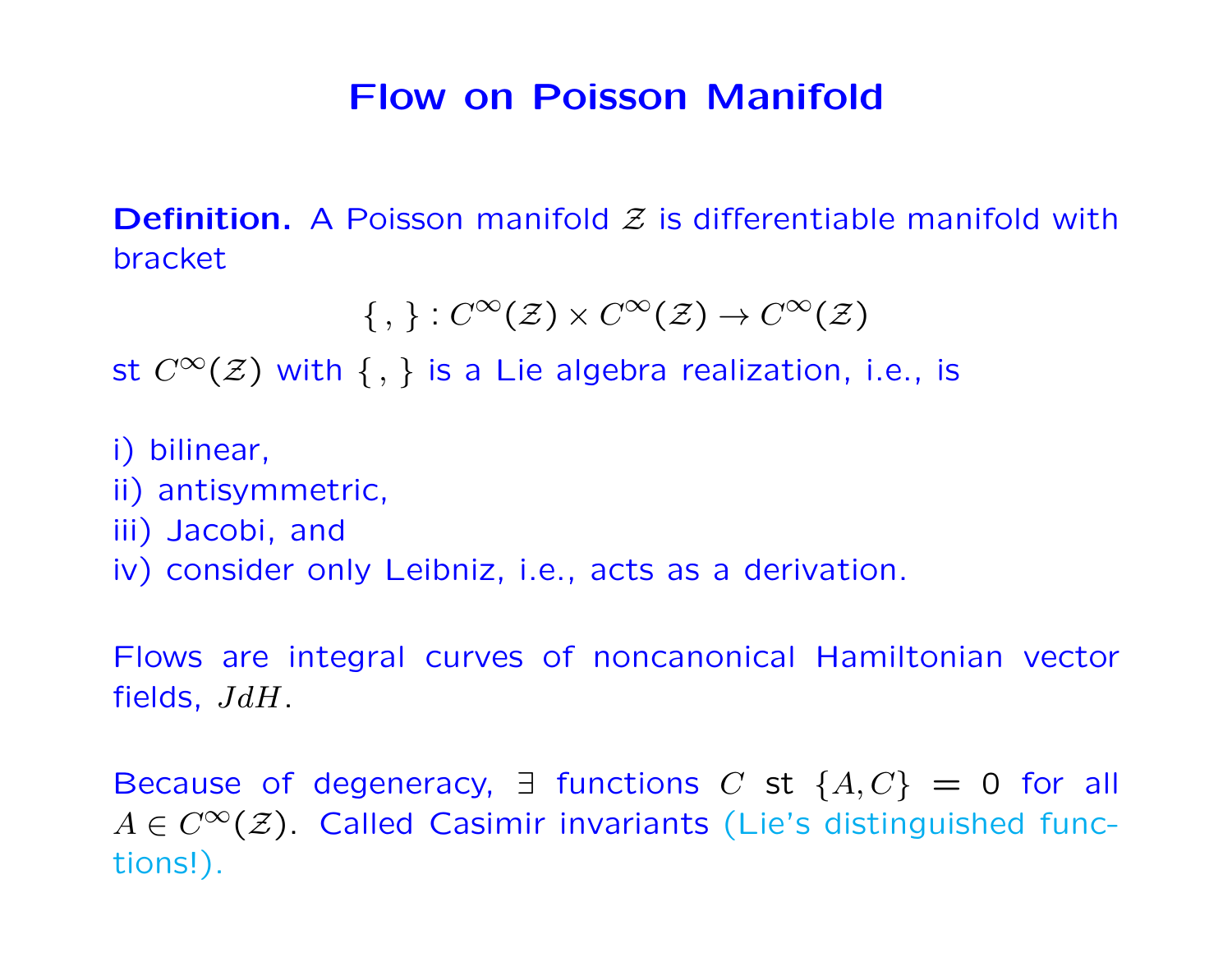### Poisson Manifold  $Z$  Cartoon

Degeneracy in  $J \Rightarrow$  Casimirs:

$$
\{A, C\} = 0 \quad \forall \ A: \mathcal{Z} \to \mathbb{R}
$$

Lie-Darboux Foliation by Casimir (symplectic) leaves:

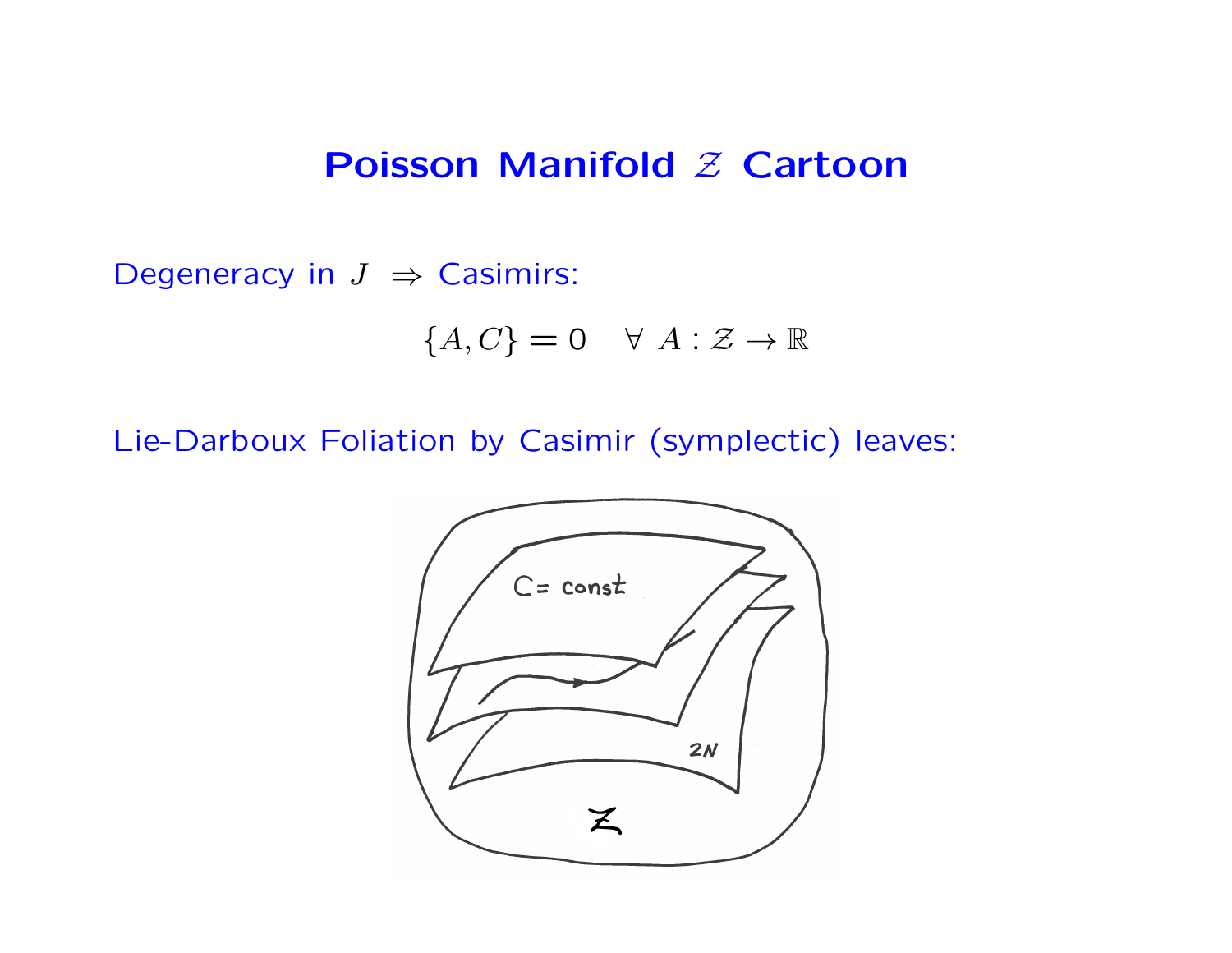# Three Plasma Dynamical Systems

- Magnetohydrodynamics
- Extended Magnetohydrodynamics
- Maxwell-Vlasov Equations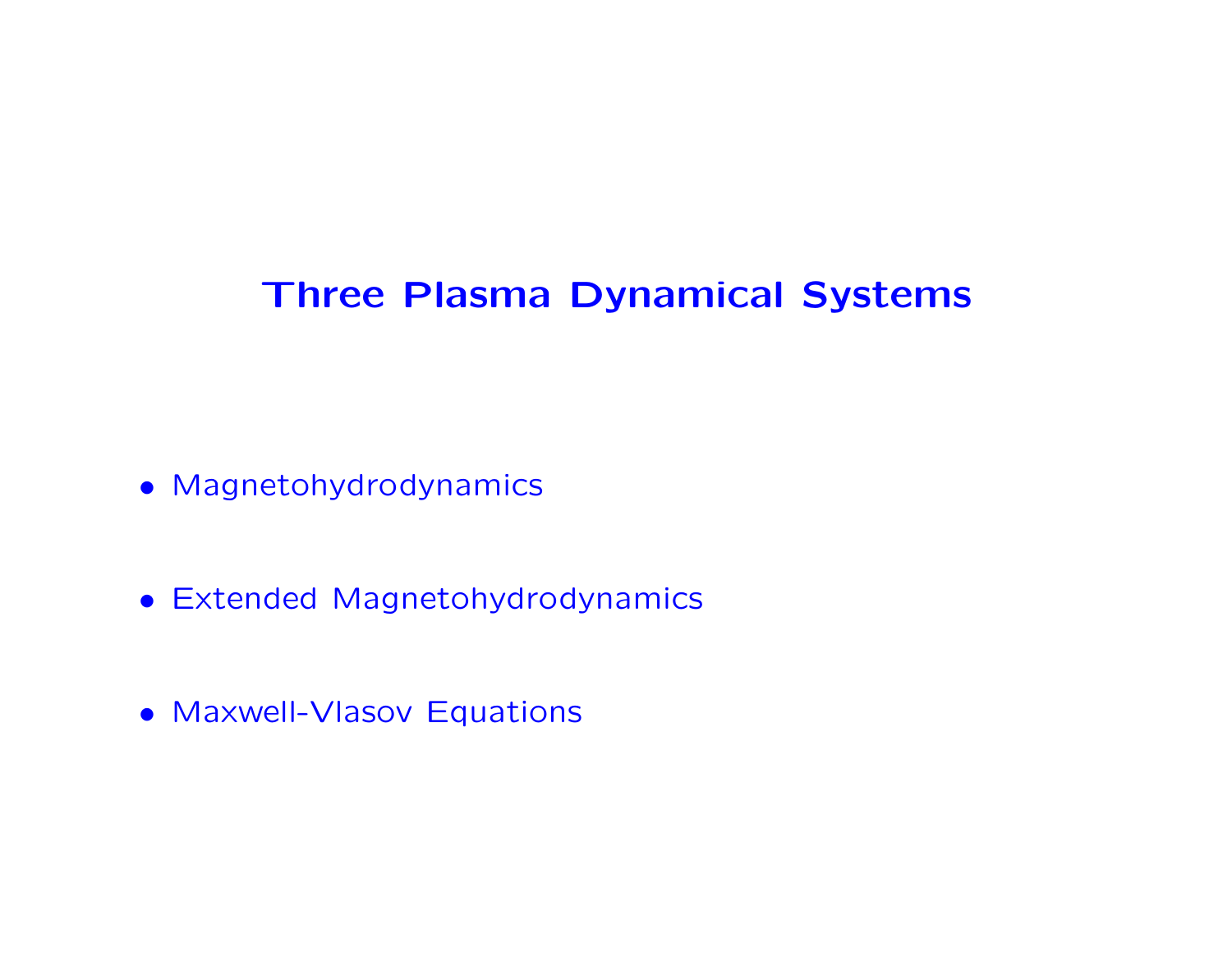# Magnetohydrodynamics (MHD)

Equations of Motion:

| Force                 | $\frac{\partial \bm{v}}{\partial \bm{v}}$<br>$\hspace{.18cm} = \hspace{.3cm} -\rho \boldsymbol{v} \cdot \nabla \boldsymbol{v} - \nabla p + \frac{1}{a} \boldsymbol{J} \times \boldsymbol{B}$<br>$\rho\frac{\partial}{\partial t}$ |
|-----------------------|-----------------------------------------------------------------------------------------------------------------------------------------------------------------------------------------------------------------------------------|
| Density               | $\partial \rho$<br>$= -\nabla \cdot (\rho v)$<br>$\overline{\partial t}$                                                                                                                                                          |
| Entropy               | $\partial s$<br>$= -v \cdot \nabla s$<br>$\frac{1}{\partial t}$                                                                                                                                                                   |
| Ohm's Law             | $E + v \times B = \eta J = \eta \nabla \times B \approx 0$                                                                                                                                                                        |
| <b>Magnetic Field</b> | $\partial \boldsymbol{B}$<br>$= -\nabla \times E = \nabla \times (v \times B)$<br>$\partial t$                                                                                                                                    |

Energy:

$$
H = \int_D d^3x \left( \frac{1}{2} \rho |v|^2 + \rho U(\rho, s) + \frac{1}{2} |B|^2 \right)
$$

Thermodynamics:

$$
p = \rho^2 \frac{\partial U}{\partial \rho}
$$
  $T = \frac{\partial U}{\partial s}$  or  $p = \kappa \rho^{\gamma}$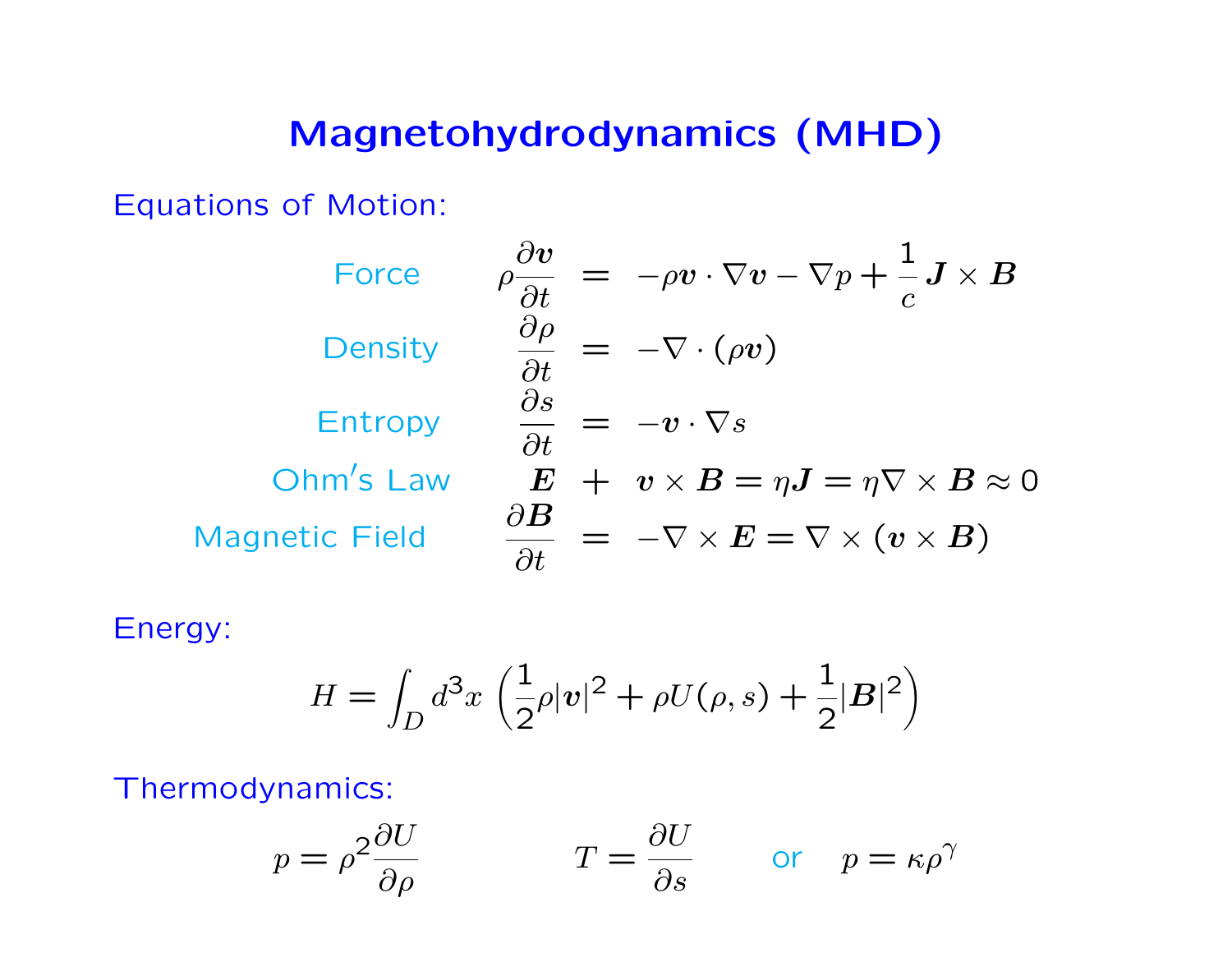Noncanonical Lie-Poisson Bracket (pjm & Greene 1980):

$$
\{F, G\} = -\int_{D} d^{3}x \left[ M_{i} \left( \frac{\delta F}{\delta M_{j}} \frac{\partial}{\partial x^{j}} \frac{\delta G}{\delta M_{i}} - \frac{\delta G}{\delta M_{j}} \frac{\partial}{\partial x^{j}} \frac{\delta F}{\delta M_{i}} \right) \right. \n+ \rho \left( \frac{\delta F}{\delta M} \cdot \nabla \frac{\delta G}{\delta \rho} - \frac{\delta G}{\delta M} \cdot \nabla \frac{\delta F}{\delta \rho} \right) + \sigma \left( \frac{\delta F}{\delta M} \cdot \nabla \frac{\delta G}{\delta \sigma} - \frac{\delta G}{\delta M} \cdot \nabla \frac{\delta F}{\delta \sigma} \right) \n+ \mathbf{B} \cdot \left[ \frac{\delta F}{\delta M} \cdot \nabla \frac{\delta G}{\delta B} - \frac{\delta G}{\delta M} \cdot \nabla \frac{\delta F}{\delta B} \right] \n+ \mathbf{B} \cdot \left[ \nabla \left( \frac{\delta F}{\delta M} \right) \cdot \frac{\delta G}{\delta B} - \nabla \left( \frac{\delta G}{\delta M} \right) \cdot \frac{\delta F}{\delta B} \right],
$$

Dynamics:

$$
\frac{\partial \rho}{\partial t} = \{\rho, H\}, \quad \frac{\partial s}{\partial t} = \{s, H\}, \quad \frac{\partial v}{\partial t} = \{v, H\}, \text{ and } \frac{\partial B}{\partial t} = \{B, H\}.
$$

Densities:

$$
M:=\rho v\qquad\qquad\sigma:=\rho s
$$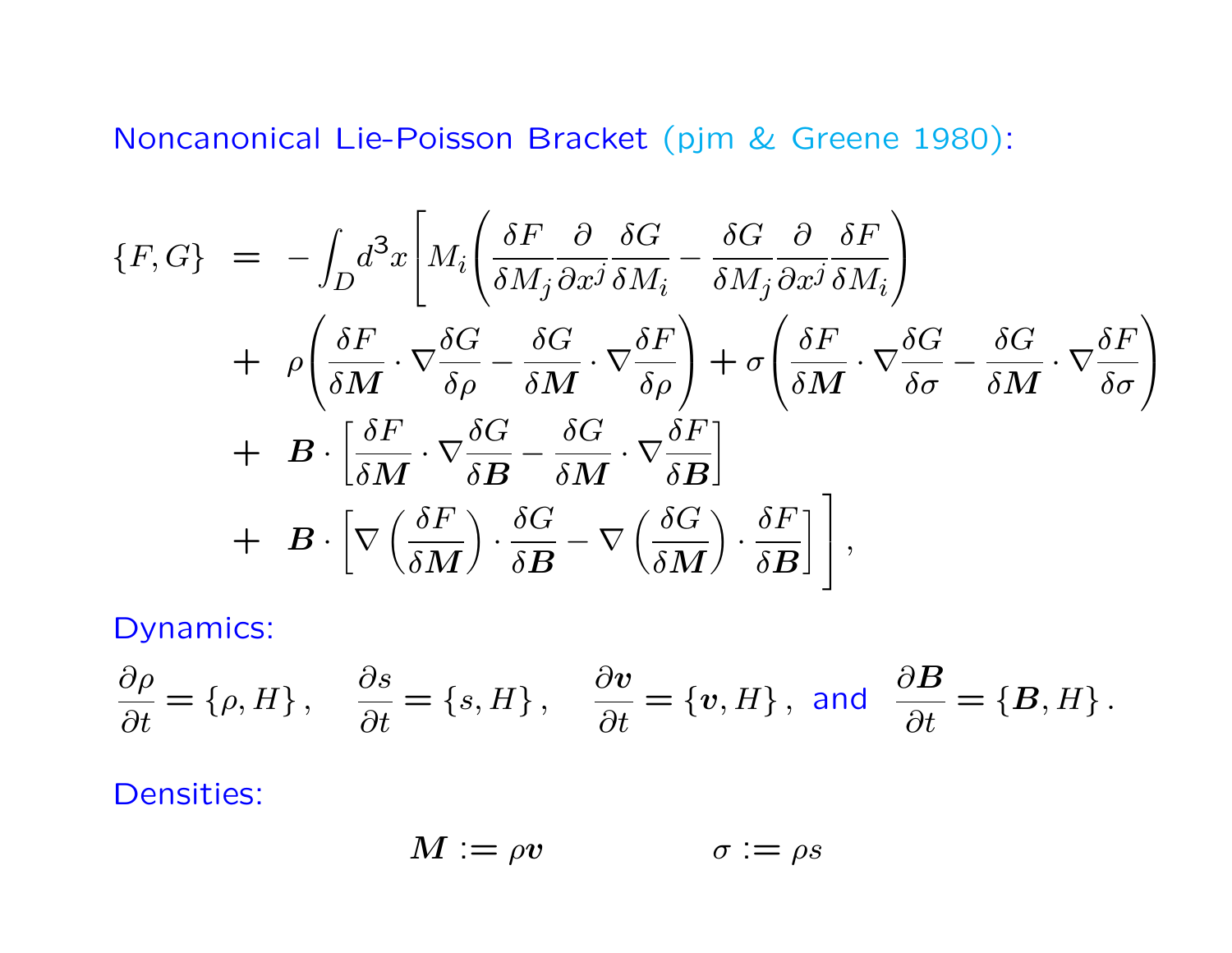## Casimir Invariants

Casimir Invariants:

$$
\{F, C\}^{MHD} = 0 \qquad \forall \text{ functionals } F.
$$

Casimirs Invariant entropies:

$$
C_S = \int d^3x \,\rho f(s) \,, \qquad \text{f arbitrary}
$$

Casimirs Invariant helicities:

$$
C_B = \int d^3x \, \mathbf{B} \cdot \mathbf{A} \,, \qquad C_V = \int d^3x \, \mathbf{B} \cdot \mathbf{v}
$$

Helicities have topological content, linking etc.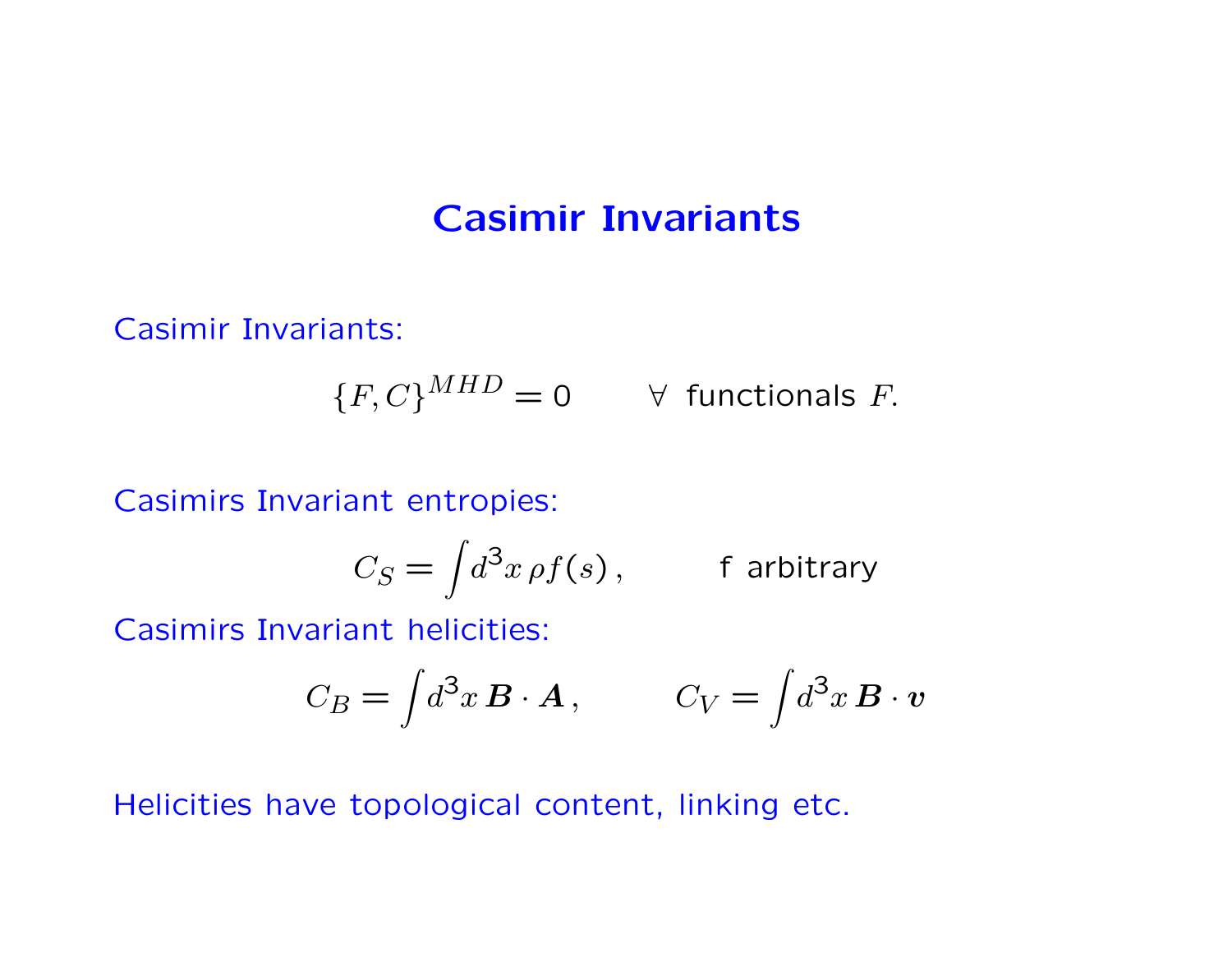### **Uber die Ausbreitung von Wellen in einem Plasma**

### Von **REIMAR** LUST

*Max- Planck-Institut fiir Ph* ysilc *und Astsoph* ysik, *Miinchen* 

### **Inhaltsverzeichnis**

| 6. Elektromagnetische Wellen und allgemeine Schwingungsformen 524 |
|-------------------------------------------------------------------|
|                                                                   |
|                                                                   |
|                                                                   |
|                                                                   |

#### **Zusammenfassung**

Einleitend wird kurz auf die Bedeutung und die Anwendungsmoglichkeiten hingewiesen, die die Wellen in einem Plasma fur verschiedene Gebiete der Physik und der Astrophysik haben können (Abschnitt 1). Die Grundgleichungen fur ein nicht quasineutrales Plasma werden in Abschnitt **2** abgeleitet, wobei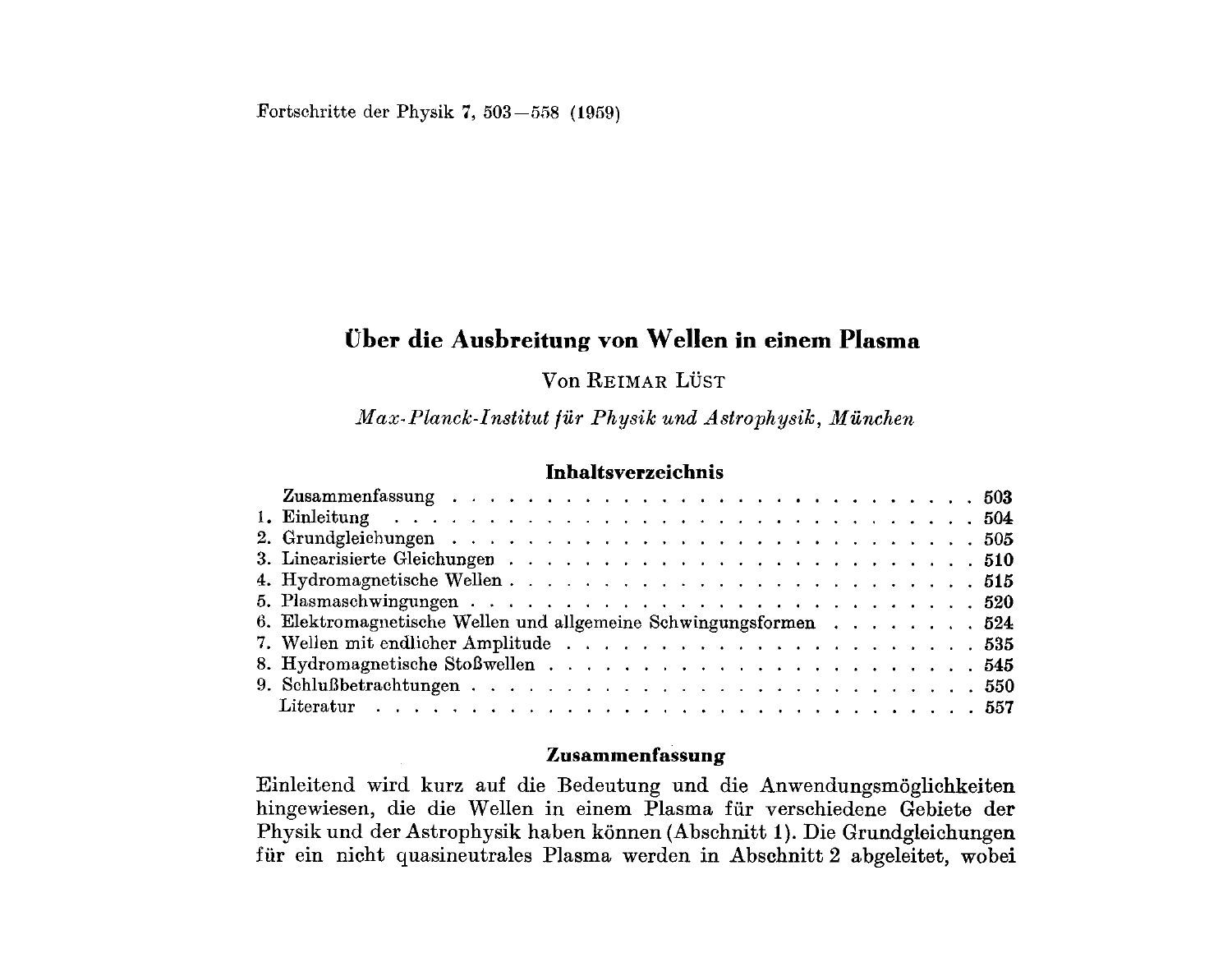### Extended Magnetohydrodynamics (XMHD)

Ideal Ohm's Law:

$$
\boldsymbol{E} + \boldsymbol{V} \times \boldsymbol{B} = \frac{d_e^2}{\rho} \left( \frac{\partial \boldsymbol{J}}{\partial t} + \nabla \cdot (\boldsymbol{V} \boldsymbol{J} + \boldsymbol{J} \boldsymbol{V} - \frac{d_i}{\rho} \boldsymbol{J} \boldsymbol{J}) \right) + \frac{d_i}{\rho} \left( \boldsymbol{J} \times \boldsymbol{B} - \nabla p_e \right).
$$

Momentum:

$$
\rho \left( \frac{\partial V}{\partial t} + (V \cdot \nabla) V \right) = -\nabla p + J \times B
$$

$$
-d_e^2 J \cdot \nabla \left( \frac{J}{\rho} \right)
$$

.

Two parameters,  $d_e = \frac{c}{\omega_{pe}L}$  measures electron inertia and  $d_i = \frac{c}{\omega_{pe}L}$  accounts for current carried by electrons mostly  $\overline{\omega_{p_i} L}$ accounts for current carried by electrons mostly ....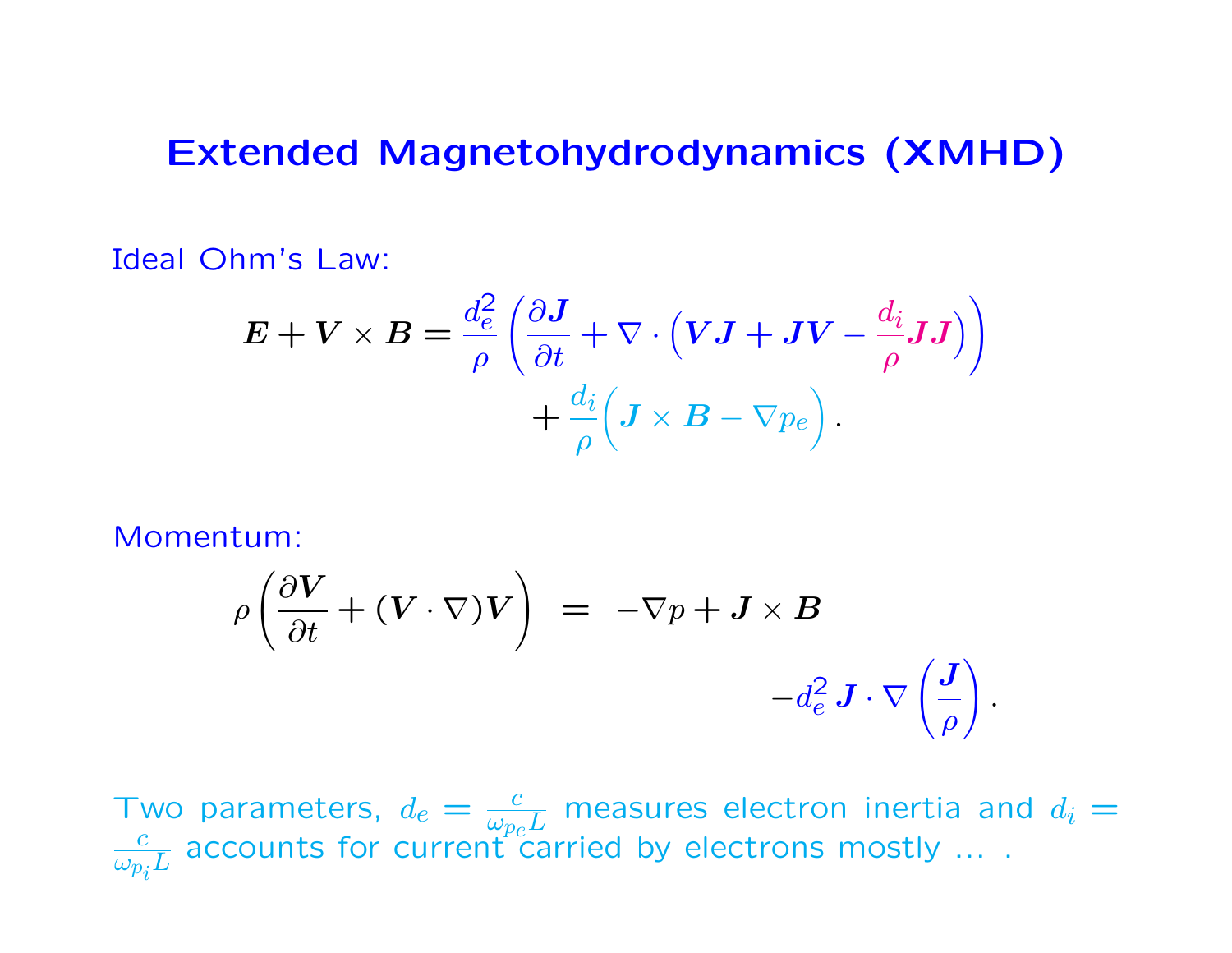### Energy Conservation

Candidate Hamiltonian:

$$
H = \int d^3x \left[ \rho \frac{|V|^2}{2} + \rho U(\rho) + \frac{|B|^2}{2} + d_e^2 \frac{|J|^2}{2\rho} \right]
$$

Kimura and pjm 2014 on energy conservation

H is conserved. Pressure,  $p = \rho^2 \partial U/\partial \rho$ .

What is the Poisson bracket? Casimirs? Helicities?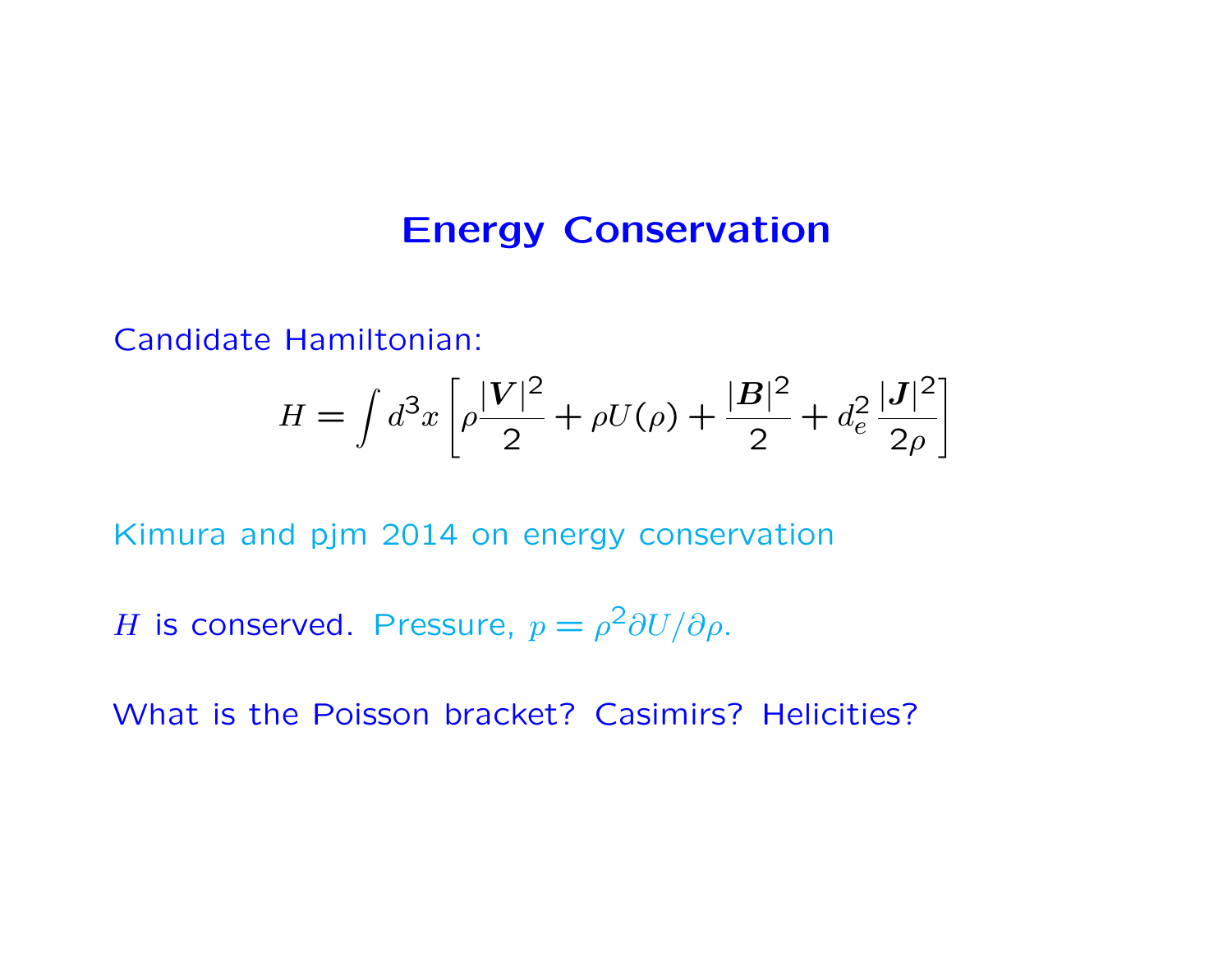### XMHD Hamiltonian Structure

Poisson Bracket:

$$
\{F, G\}^{XMHD} = \{F, G\}^{MHD}
$$
  
+  $d_e^2 \int_D d^3x \left[ \frac{\nabla \times \mathbf{V}}{\rho} \cdot \left( (\nabla \times F_{\mathbf{B}^{\star}}) \times (\nabla \times G_{\mathbf{B}^{\star}}) \right) \right]$   
+  $d_i \int_D d^3x \frac{\mathbf{B}^{\star}}{\rho} \cdot \left[ (\nabla \times F_{\mathbf{B}}^{\star}) \times (\nabla \times G_{\mathbf{B}}^{\star}) \right]$ 

where we introduce the 'inertial' magnetic field

$$
\mathbf{B}^{\star} = \mathbf{B} + d_e^2 \, \nabla \times \left(\frac{\nabla \times \mathbf{B}}{\rho}\right) \,,
$$

Hamiltonian:

$$
H = \int_D d^3x \left[ \frac{\rho |\mathbf{V}|^2}{2} + \rho U(\rho) + \frac{\mathbf{B} \cdot \mathbf{B}^{\star}}{2} \right].
$$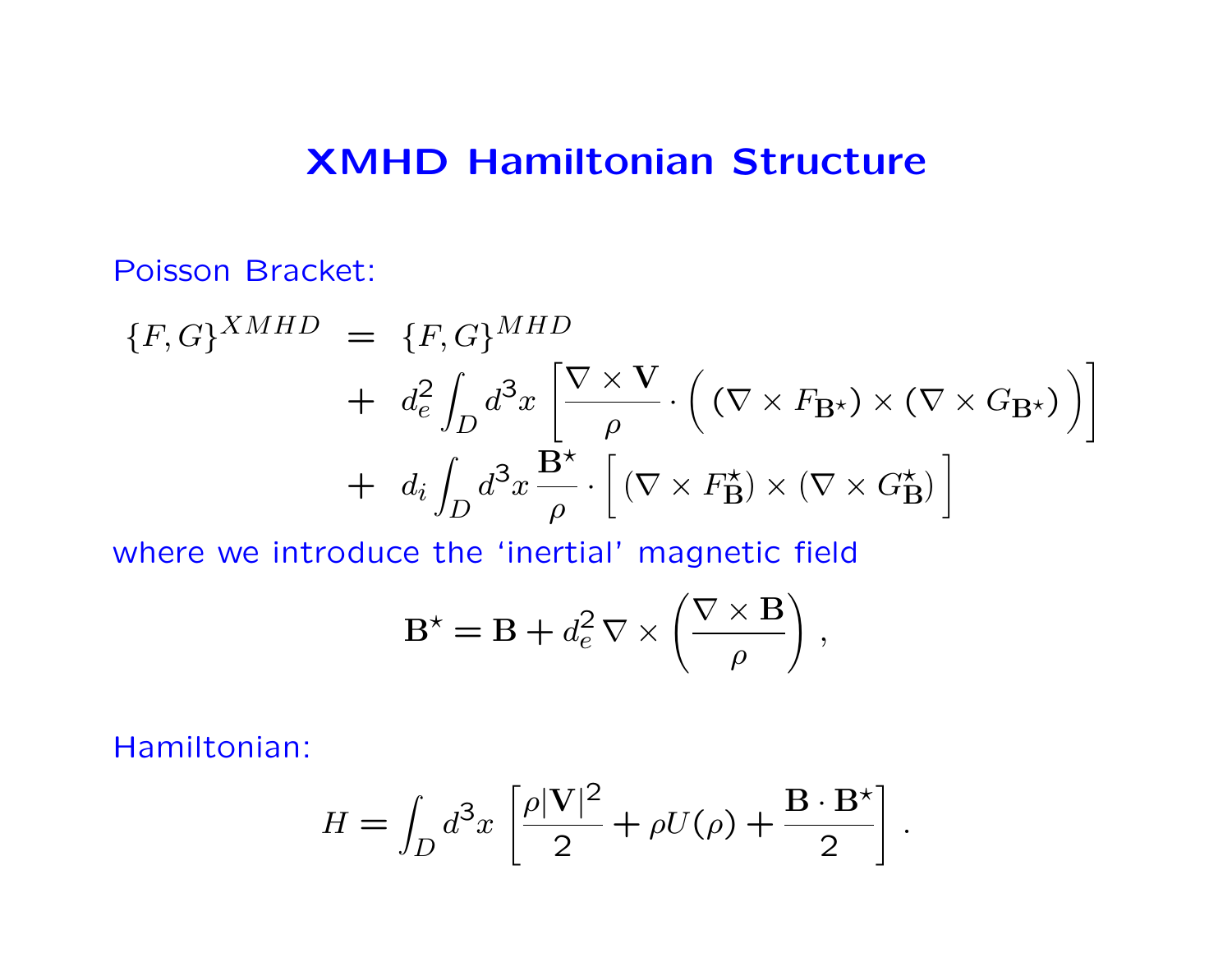# XMHD Hamiltonian Structure (cont)

### Casimirs;

$$
C_{XMHD}^{\pm} = \int_D d^3x \, (\mathbf{V} + \lambda_{\pm} \mathbf{A}^{\star}) \cdot (\nabla \times \mathbf{V} + \lambda_{\pm} \mathbf{B}^{\star}) \; ,
$$

where

$$
\lambda_{\pm} = \frac{-d_i \pm \sqrt{d_i^2 + 4d_e^2}}{2d_e^2}
$$

.

Jacobi Identity:

Abdelhamid, Kawazura, Yoshida (2015); pjm, Lingam, Miloshevich, D'Avignon (2016)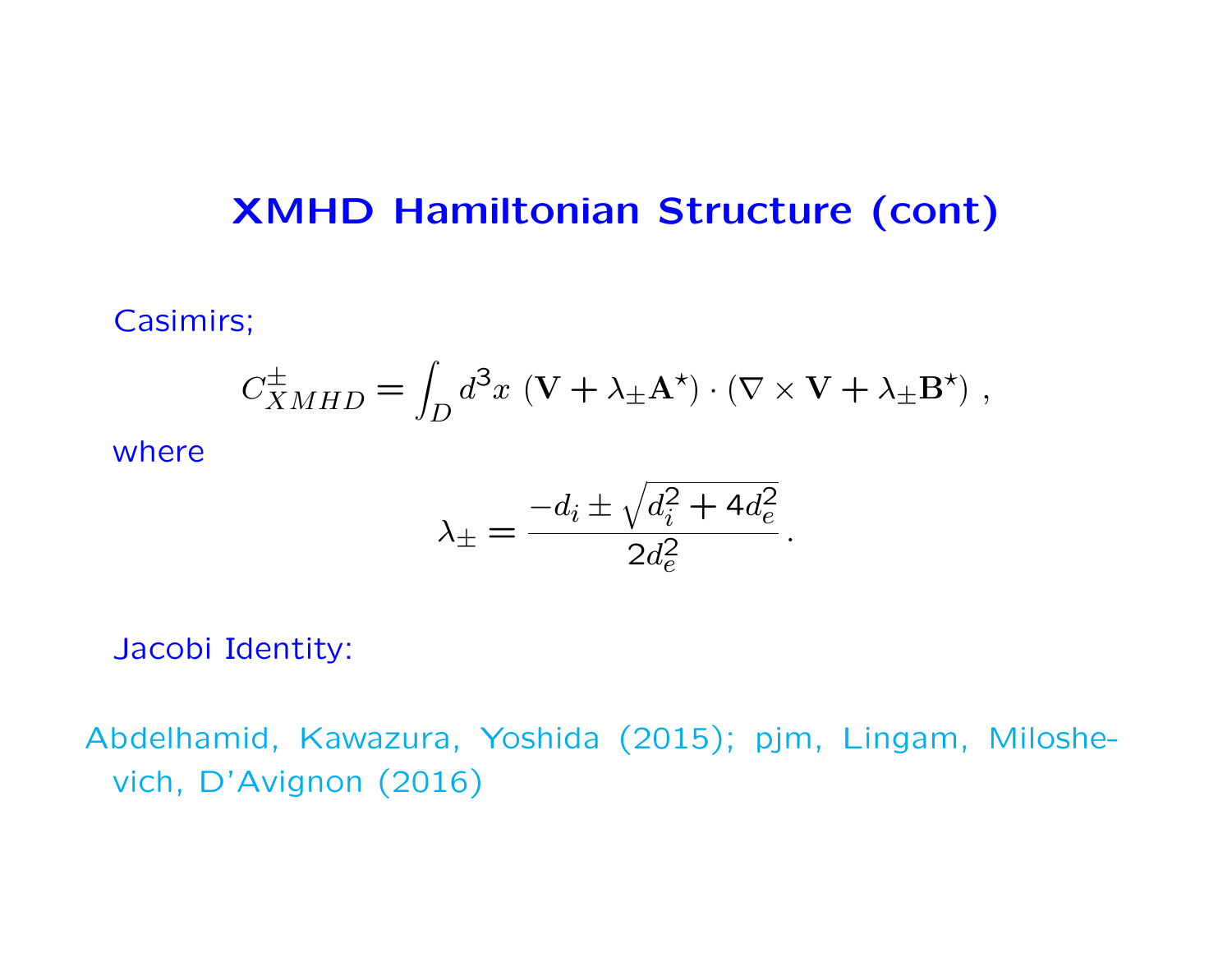# Maxwell-Vlasov Equations

Maxwell's Equations:

$$
\frac{\partial \mathbf{B}}{\partial t} = -c \nabla \times \mathbf{E}
$$

$$
\frac{\partial \mathbf{E}}{\partial t} = c \nabla \times \mathbf{B} - 4\pi \mathbf{J}_e
$$

$$
\nabla \cdot \mathbf{B} = 0
$$

$$
\nabla \cdot \mathbf{E} = 4\pi \rho_e
$$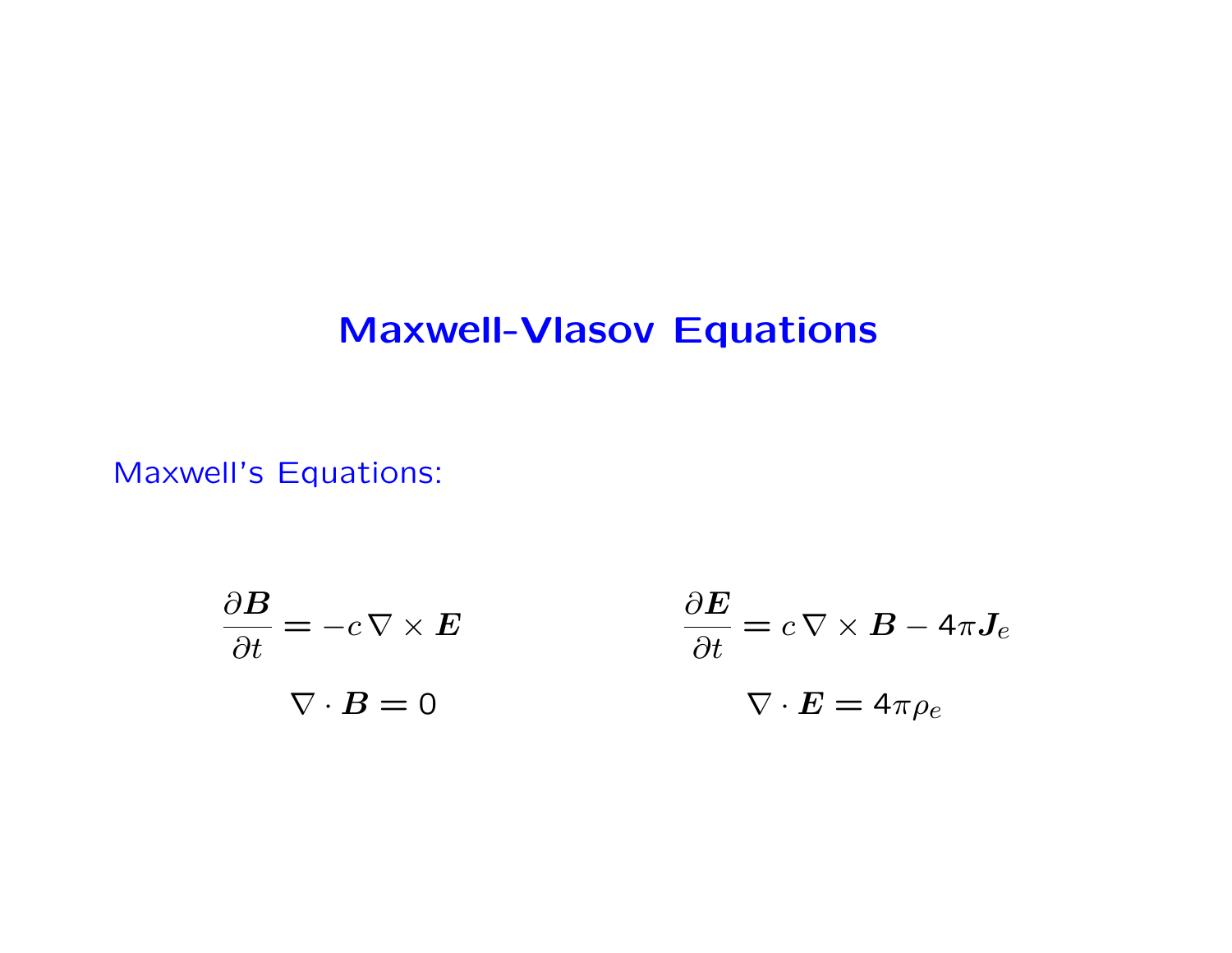## Coupling to Vlasov

$$
\frac{\partial f_s}{\partial t} = -\boldsymbol{v} \cdot \nabla f_s - \frac{e_s}{m_s} \left( \boldsymbol{E} + \frac{\boldsymbol{v}}{c} \times \boldsymbol{B} \right) \cdot \frac{\partial f_s}{\partial \boldsymbol{v}}
$$

$$
\rho_e(\boldsymbol{x},t) = \sum_s e_s \int f_s(\boldsymbol{x},\boldsymbol{v},t) d^3v, \quad J_e(\boldsymbol{x},t) = \sum_s e_s \int \boldsymbol{v} f_s(\boldsymbol{x},\boldsymbol{v},t) d^3v
$$

 $f_s(x, v, t)$  is a phase space density for particles of species s with charge and mass,  $e_s$ ,  $m_s$ .

$$
\psi=\big(\boldsymbol{E}(\boldsymbol{x},t),\,\boldsymbol{B}(\boldsymbol{x},t),\,f_s(\boldsymbol{x},\boldsymbol{v},t)\big)
$$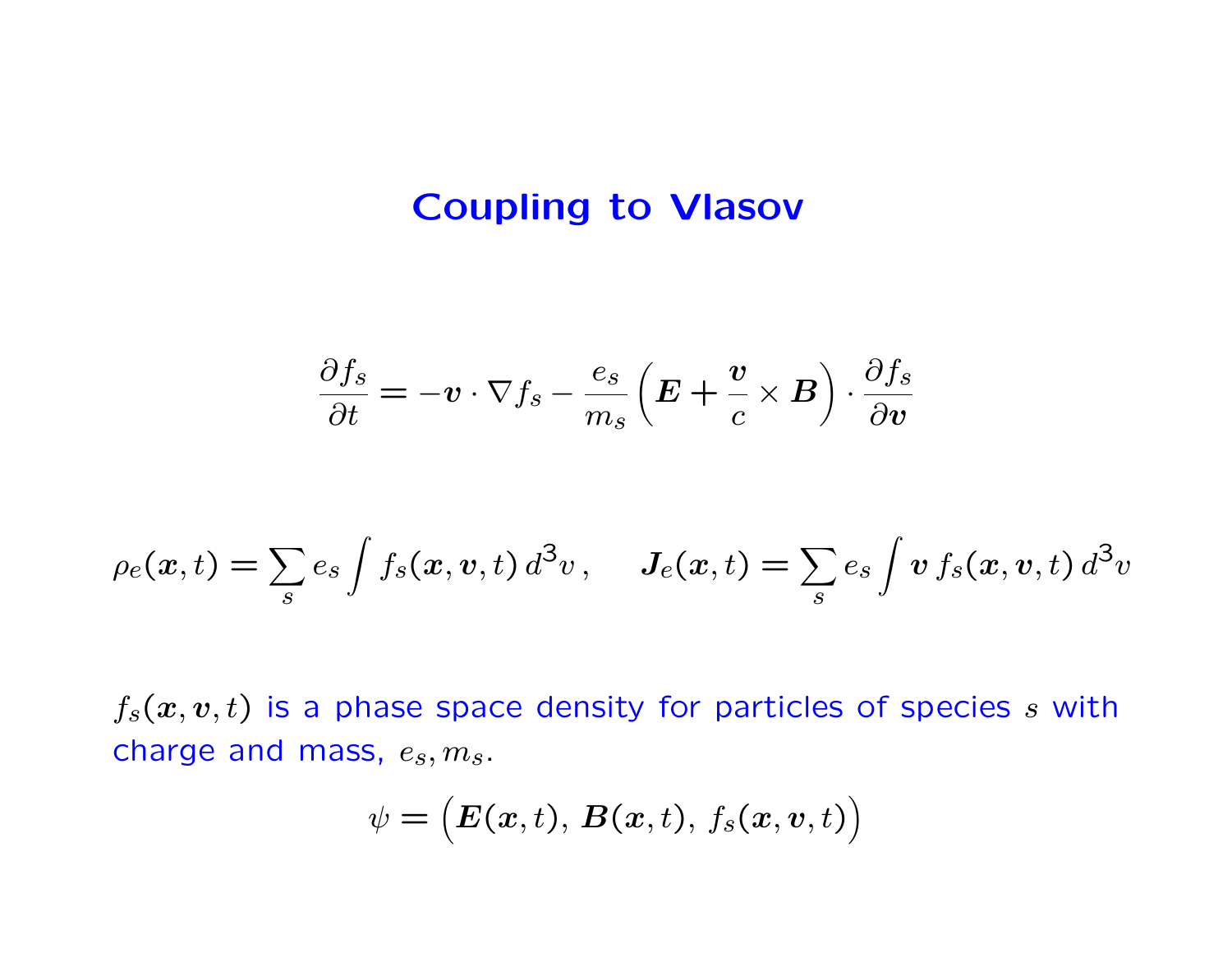### Maxwell-Vlasov Hamiltonian Structure

Hamiltonian:

$$
H = \sum_{s} \frac{m_s}{2} \int |v|^2 f_s d^3x d^3v + \frac{1}{8\pi} \int (|\mathbf{E}|^2 + |\mathbf{B}|^2) d^3x,
$$

Bracket:

$$
\{F, G\} = \sum_{s} \int \left( \frac{1}{m_s} f_s \left( \nabla F_{f_s} \cdot \partial_v G_{f_s} - \nabla G_{f_s} \cdot \partial_v F_{f_s} \right) \right. \\
\left. + \frac{e_s}{m_s^2 c} f_s \, \mathbf{B} \cdot \left( \partial_v F_{f_s} \times \partial_v G_{f_s} \right) \right. \\
\left. + \frac{4 \pi e_s}{m_s} f_s \left( G_{\mathbf{E}} \cdot \partial_v F_{f_s} - F_{\mathbf{E}} \cdot \partial_v G_{f_s} \right) \right) d^3 x \, d^3 v \\
\left. + 4 \pi c \int \left( F_{\mathbf{E}} \cdot \nabla \times G_{\mathbf{B}} - G_{\mathbf{E}} \cdot \nabla \times F_{\mathbf{B}} \right) d^3 x \right),
$$

where  $\partial_{\bm{v}}\,:=\,\partial/\partial\bm{v},\,$   $F_{f_s}$  means functional derivative of  $F$  with respect to  $f_s$  etc.

pjm 1980,1982; Marsden and Weinstein 1982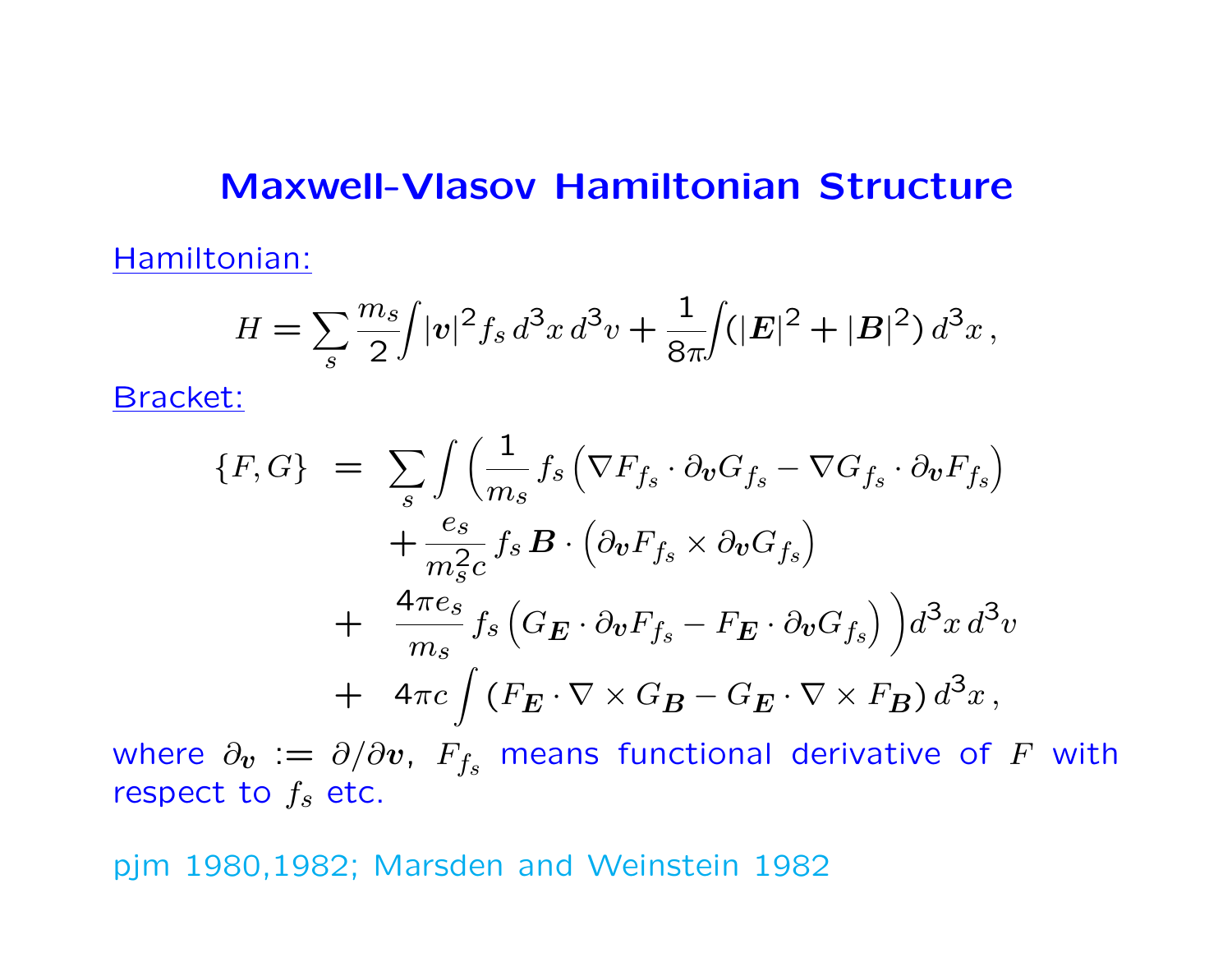### Maxwell-Vlasov Structure (cont)

Equations of Motion:

$$
\frac{\partial f_s}{\partial t} = \{f_s, H\}, \quad \frac{\partial E}{\partial t} = \{E, H\}, \quad \frac{\partial B}{\partial t} = \{B, H\}.
$$

Casimirs invariants:

$$
\mathcal{C}_s^f[f_s] = \int \mathcal{C}_s(f_s) d^3x d^3v
$$
  

$$
\mathcal{C}^E[\mathbf{E}, f_s] = \int h^{\mathbf{E}}(x) \left( \nabla \cdot \mathbf{E} - 4\pi \sum_s e_s \int f_s d^3v \right) d^3x,
$$
  

$$
\mathcal{C}^B[\mathbf{B}] = \int h^{\mathbf{B}}(x) \nabla \cdot \mathbf{B} d^3x,
$$

where  $\mathcal{C}_s$ ,  $h^{\boldsymbol{E}}$  and  $h^{\boldsymbol{B}}$  are arbitrary functions of their arguments. These satisfy the degeneracy conditions

$$
\{F, C\} = 0 \quad \forall F.
$$

• GEMPIC Sonnendrücker's Wednesday talk – Poisson integrator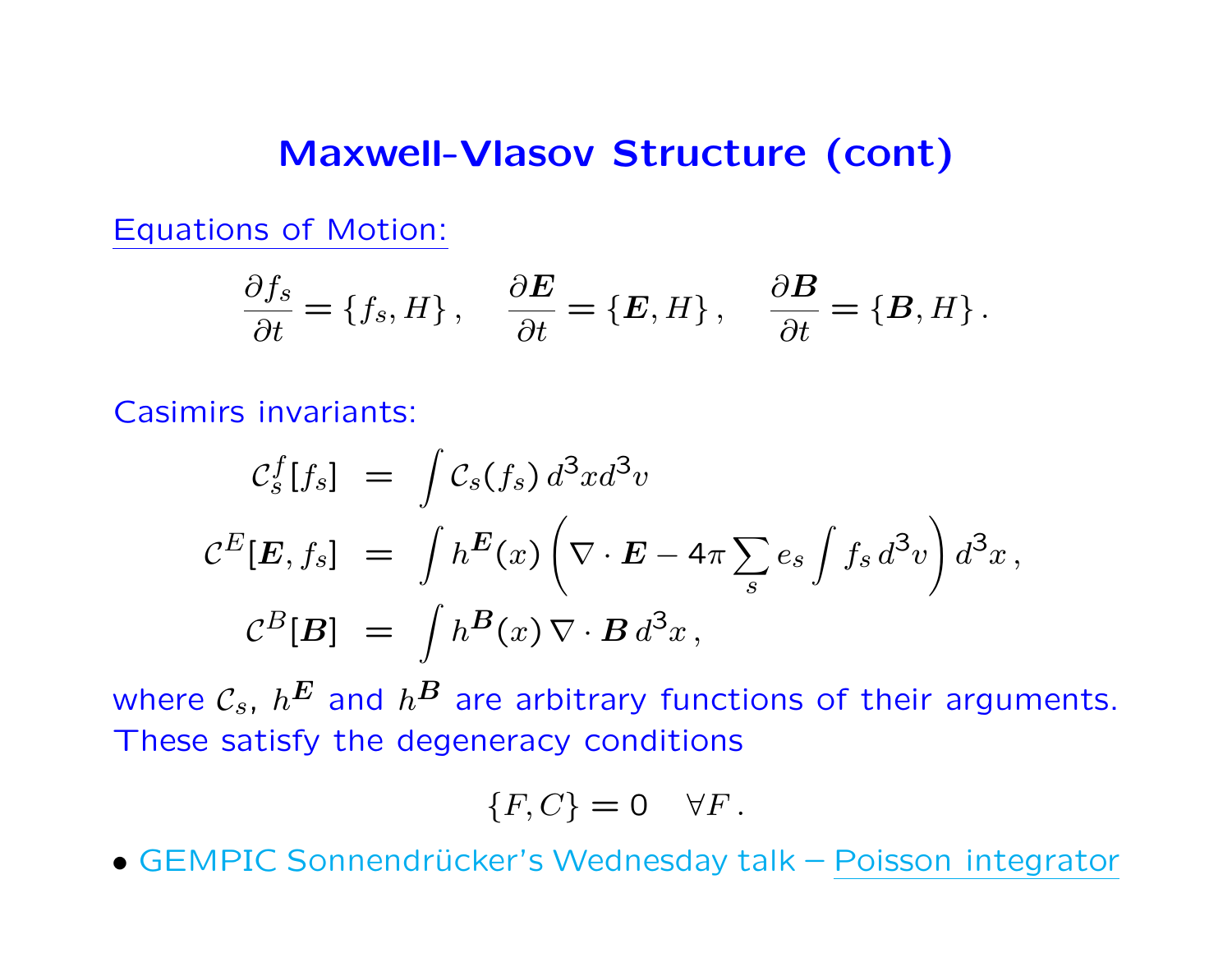# **Summary**

Poisson brackets defined by J, dynamics  $\partial \psi / \partial t = \{ \psi, H \}$ :

| $\mathbb{J}$ MHD   | Casimirs |
|--------------------|----------|
| $\mathbb{J}$ XMHD  | Casimirs |
| $\mathbb{J}_{M-V}$ | Casimirs |

Good theories in their ideal limit  $(\nu, \eta, \dots \to 0)$  conserve energies,  $H$ , and have **Poisson brackets**. Bad theories do bad things: unaccounted energy, unphysical instabilities, etc.

Dissipation? Casimirs are candidates for entropies!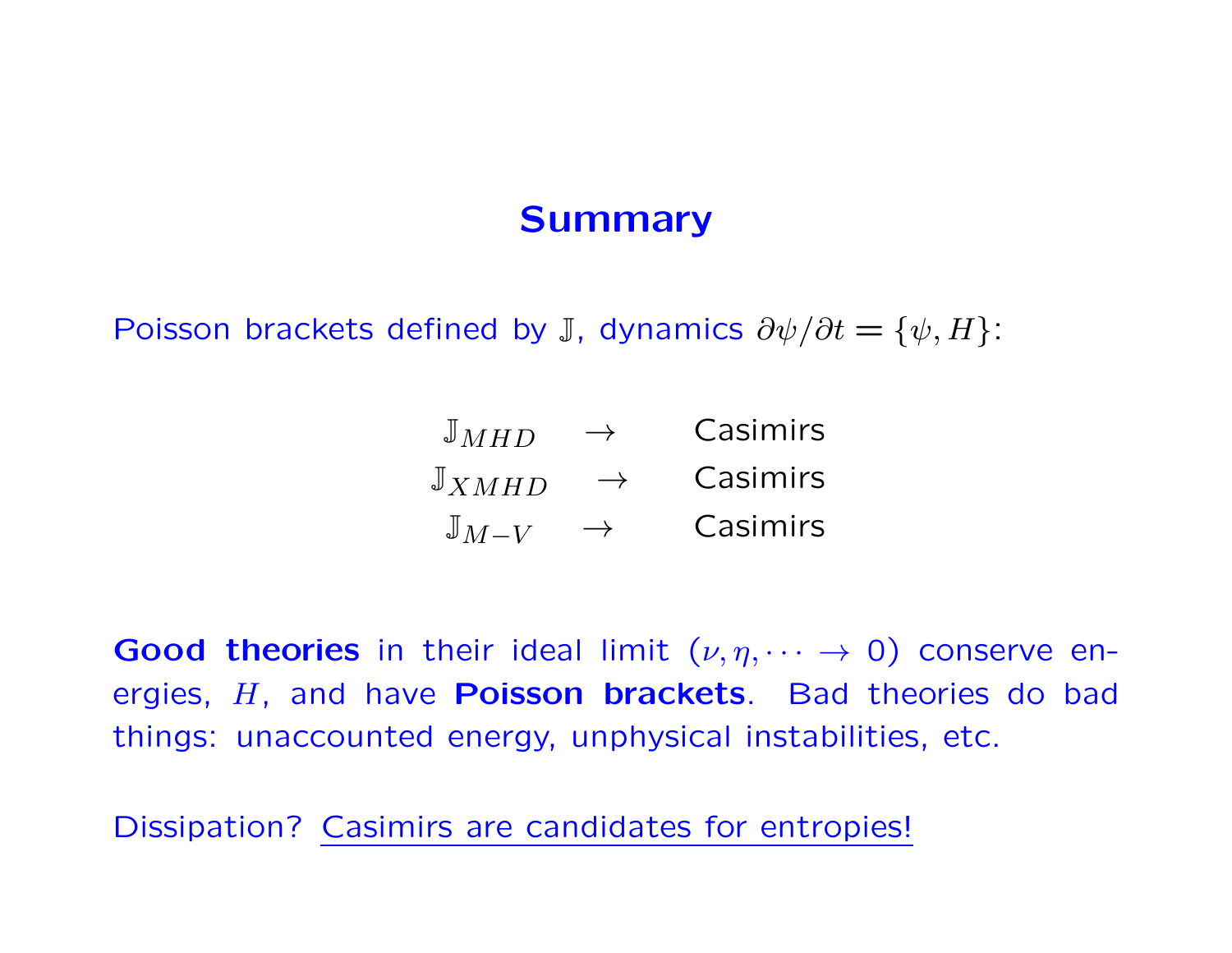# Dissipation: Metriplectic Dynamics  $\equiv$  Generic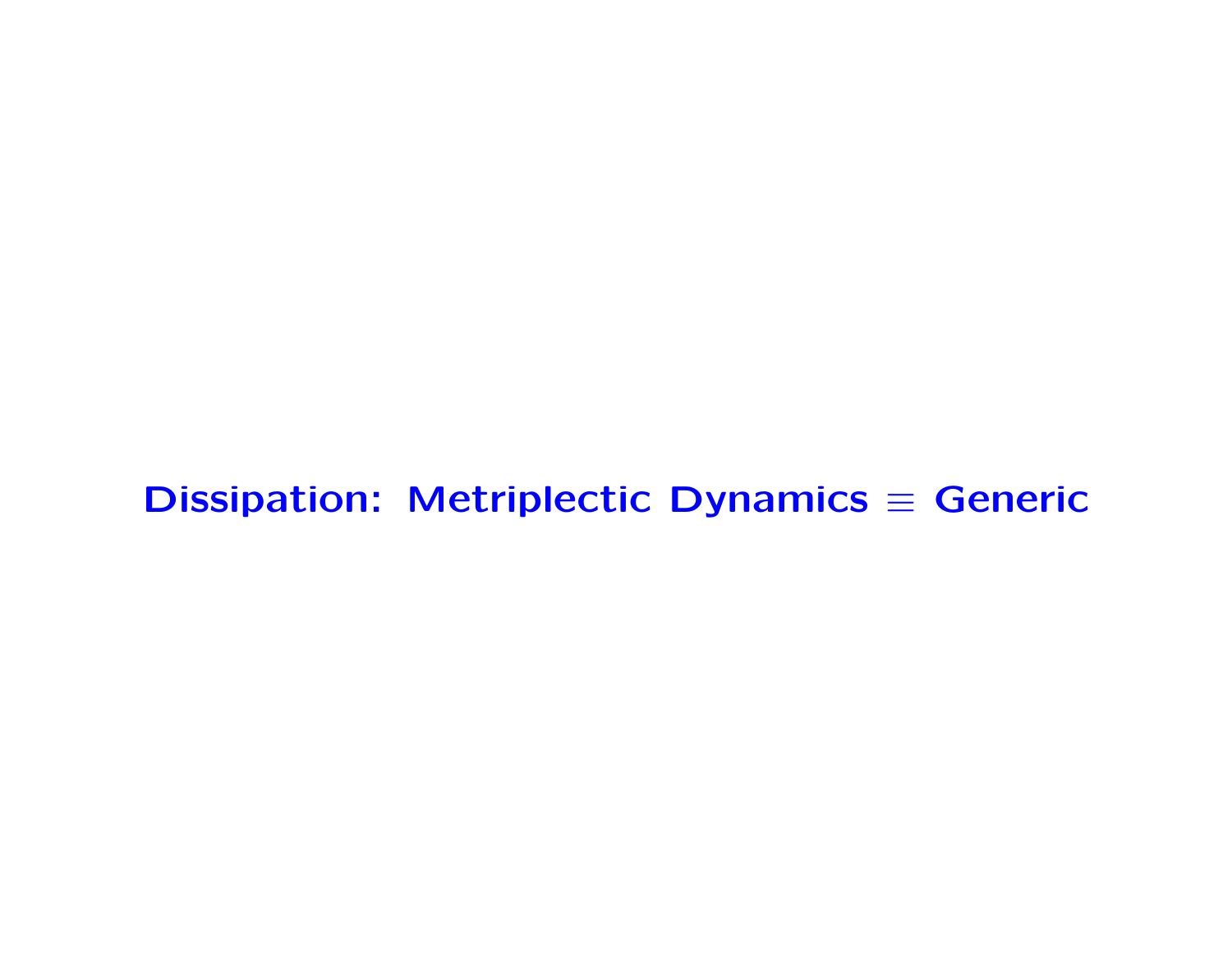# "History"

- Rayleigh Dissipation (Theory of Sound, Ch. IV §81 1873)
- 20th Century gradient flows (Cahn-Hilliard, Otto, Ricci Flows, Poincarè conjecture on  $S^3$ , ...)
- pjm, pjm & Kaufman 1982
- pjm 1984, Kaufman 1984, ... Grmela 1984
- pjm 1986 Metriplectic Dynamics
- Grmela & Oetttinger 1997, Generic ≡ Metriplectic Dynamics
- Many works since ... e.g. Bloch, et al. 2013, pjm & Coquinot
- Double brackets: Brockett, Vallis et al., Flierl &pjm,. . .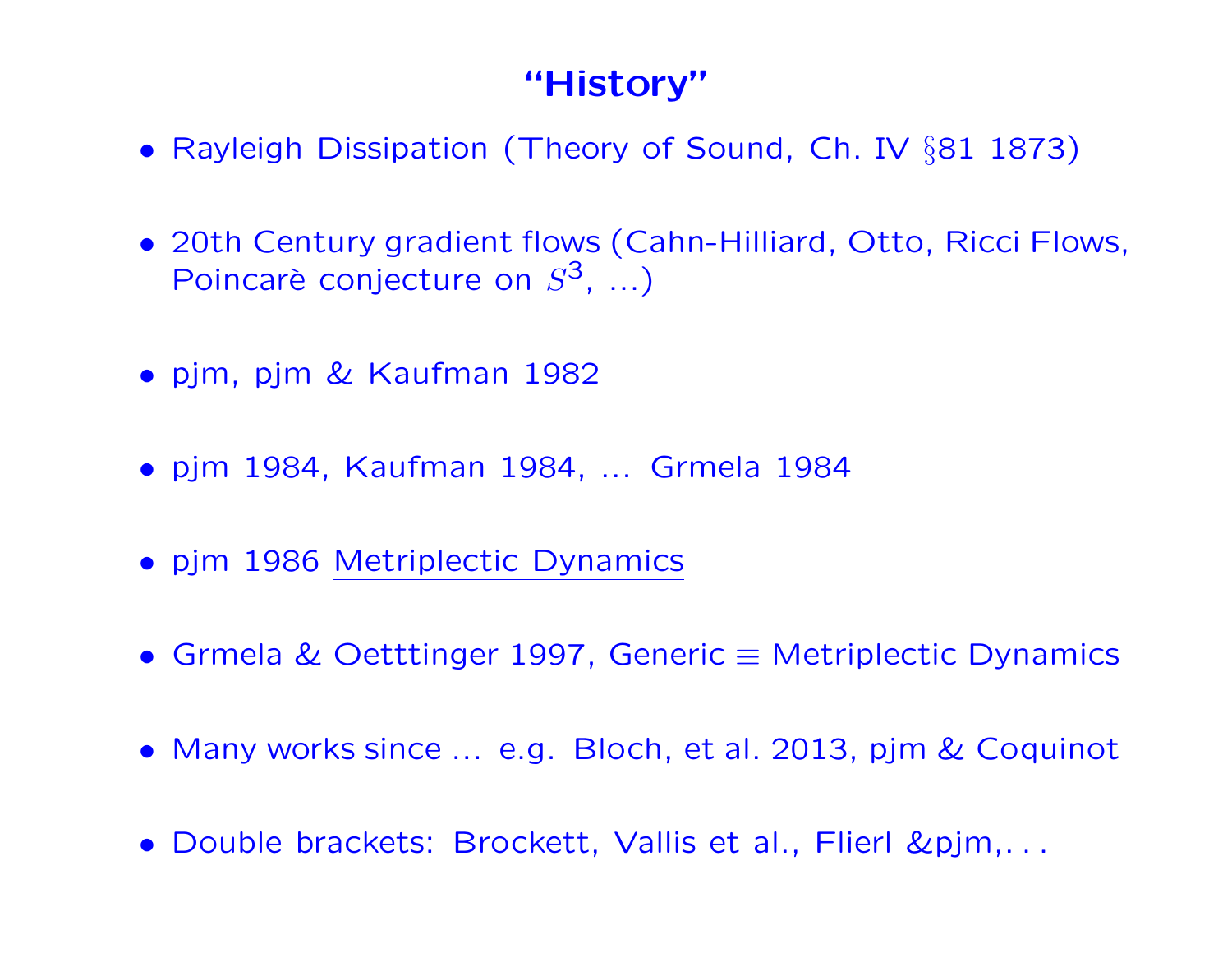### Bracket Formulations circa 1980

 $\{\{F,G\}\} = \{F,G\} + (F,G)$ 

Generator:  $\mathcal{F} = H + S$ : Kaufman (1984), pjm (1984), Grmela (1984) .... H: Kaufman & pjm (1982), Brockett, Carnevale, et al. ...

Symmetry: Kaufman & pjm (1982), Kaufman (1984), pjm (1984), Brockett, Vallis et al. (1989)

Degeneracy: Kaufman & pjm (1982), pjm (1984), Grmela (1984)

Metriplectic Dynamics  $\equiv$  Generic: pjm (1984,1986)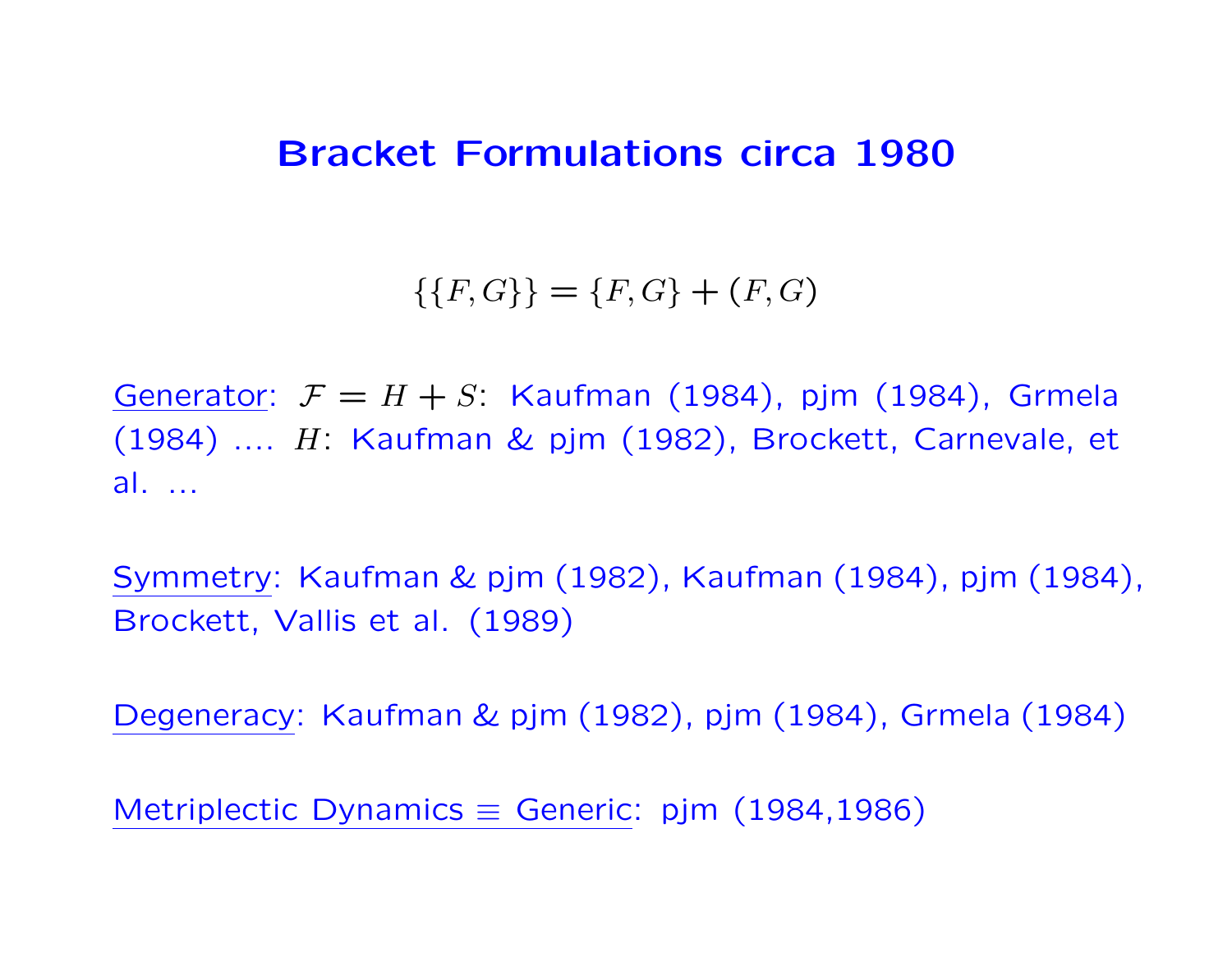### Entropy, Degeneracies, and 1st and 2nd Laws

- Casimirs of {, } are 'candidate' entropies. Election of particular  $S \in \{Casimirs\} \Rightarrow$  thermal equilibrium (relaxed) state.
- Generator (free energy):  $\mathcal{F} = H + S$
- 1st Law: identify energy with Hamiltonian,  $H$ , then  $H = {H, F} + (H, F) = 0 + (H, H) + (H, S) = 0$ Degeneracy such that  $(H, f) = 0 \forall f$
- 2nd Law: entropy production

$$
\dot{S} = \{S, \mathcal{F}\} + (S, \mathcal{F}) = (S, S) \ge 0
$$

Lyapunov relaxation to the equilibrium state:  $\delta \mathcal{F}=0$ .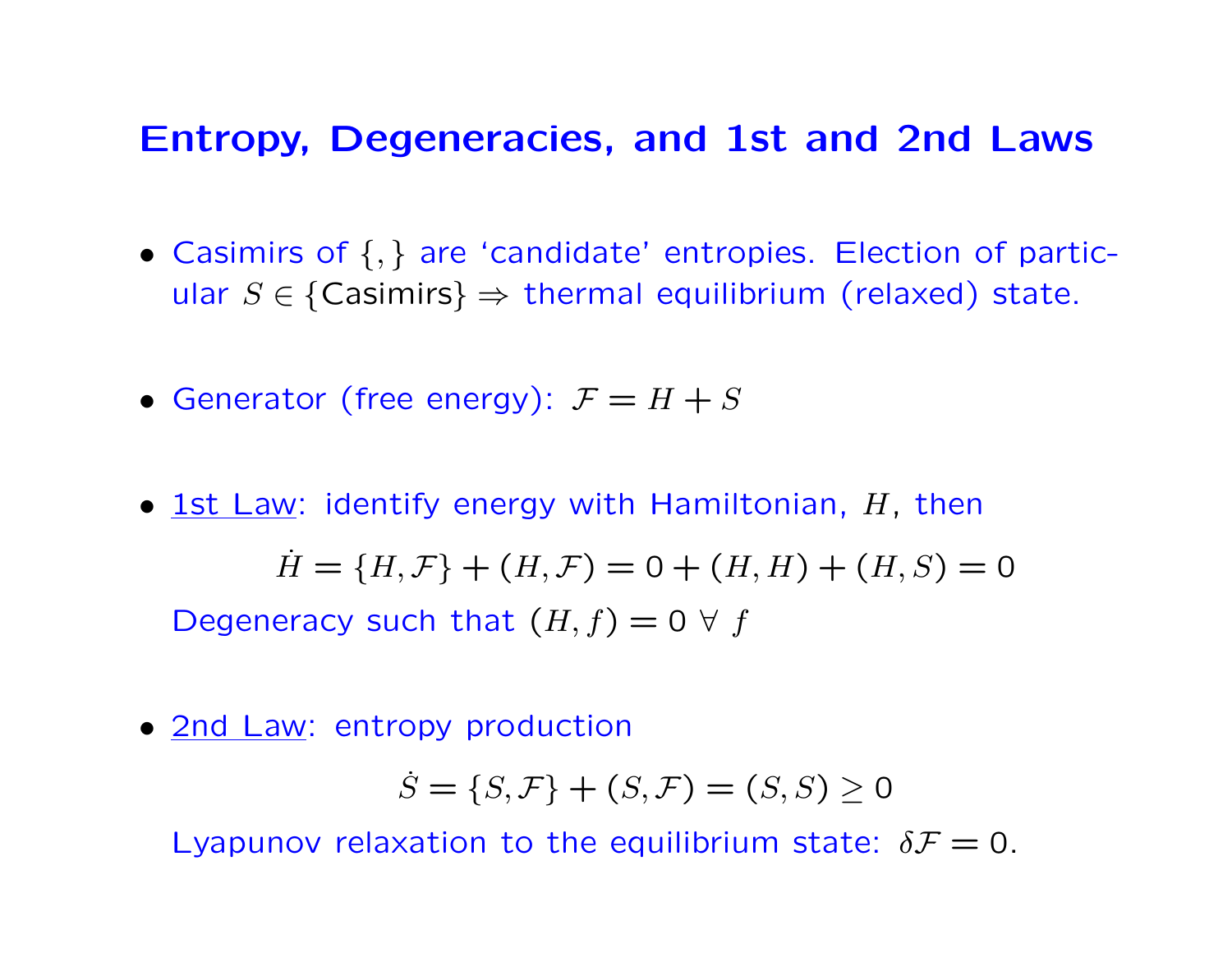Two examples of pjm 1984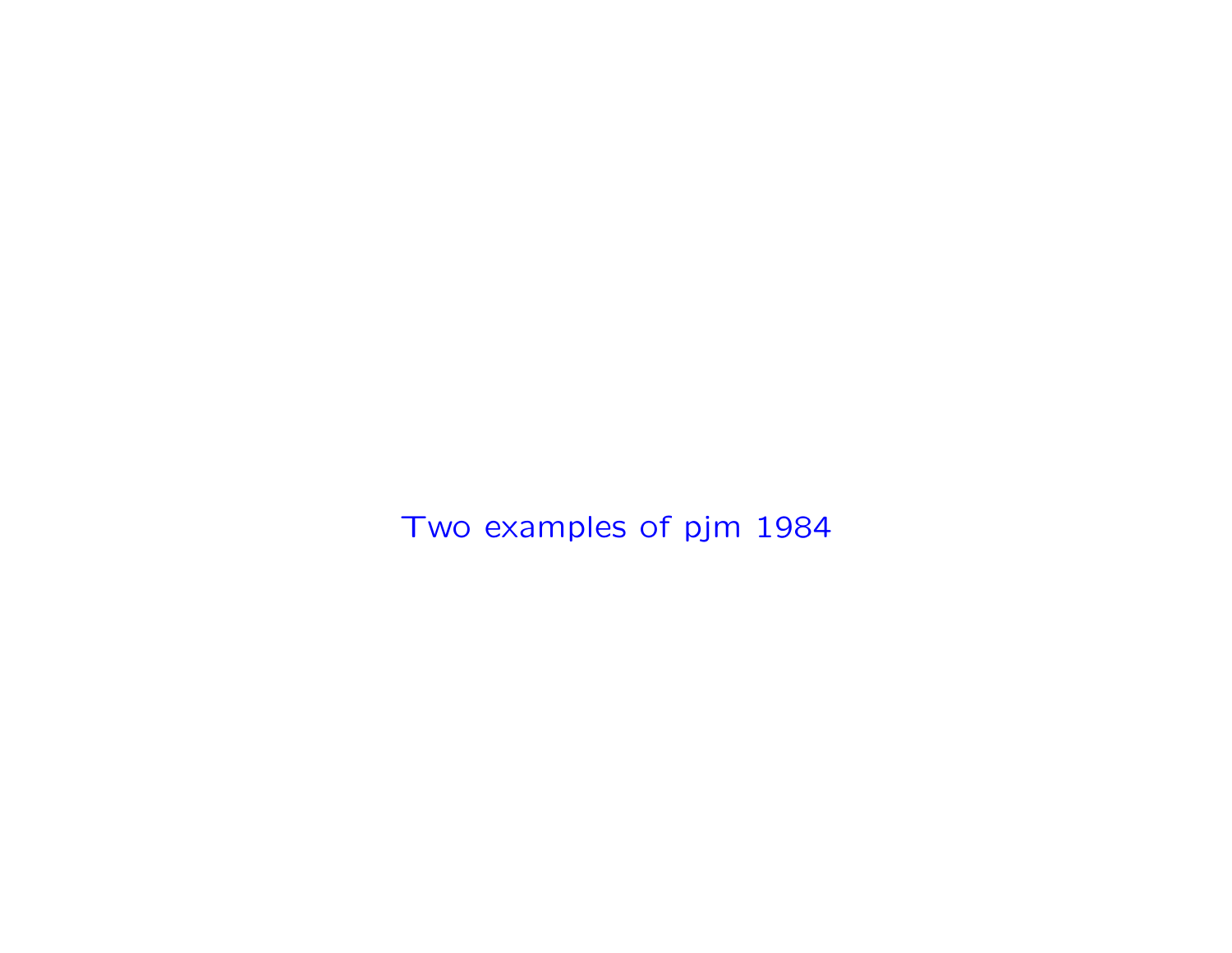### Vlasov with Collisions

$$
\frac{\partial f}{\partial t} = -v \cdot \nabla f - a \cdot \nabla_v f + \frac{\partial f}{\partial t} \Big)_c
$$

where

$$
\text{Collision term} \quad \rightarrow \quad \frac{\partial f}{\partial t} \Big)_c
$$

could be , Landau, Lenard Balescu, etc.

Conserves, mass, momentum, energy,

$$
\frac{dH}{dt} = \frac{d}{dt} \int \frac{1}{2}mv^2 f + \text{interaction} = 0
$$

and makes entropy

$$
\frac{dS}{dt} = -\frac{d}{dt} \int f \ln(f) \ge 0
$$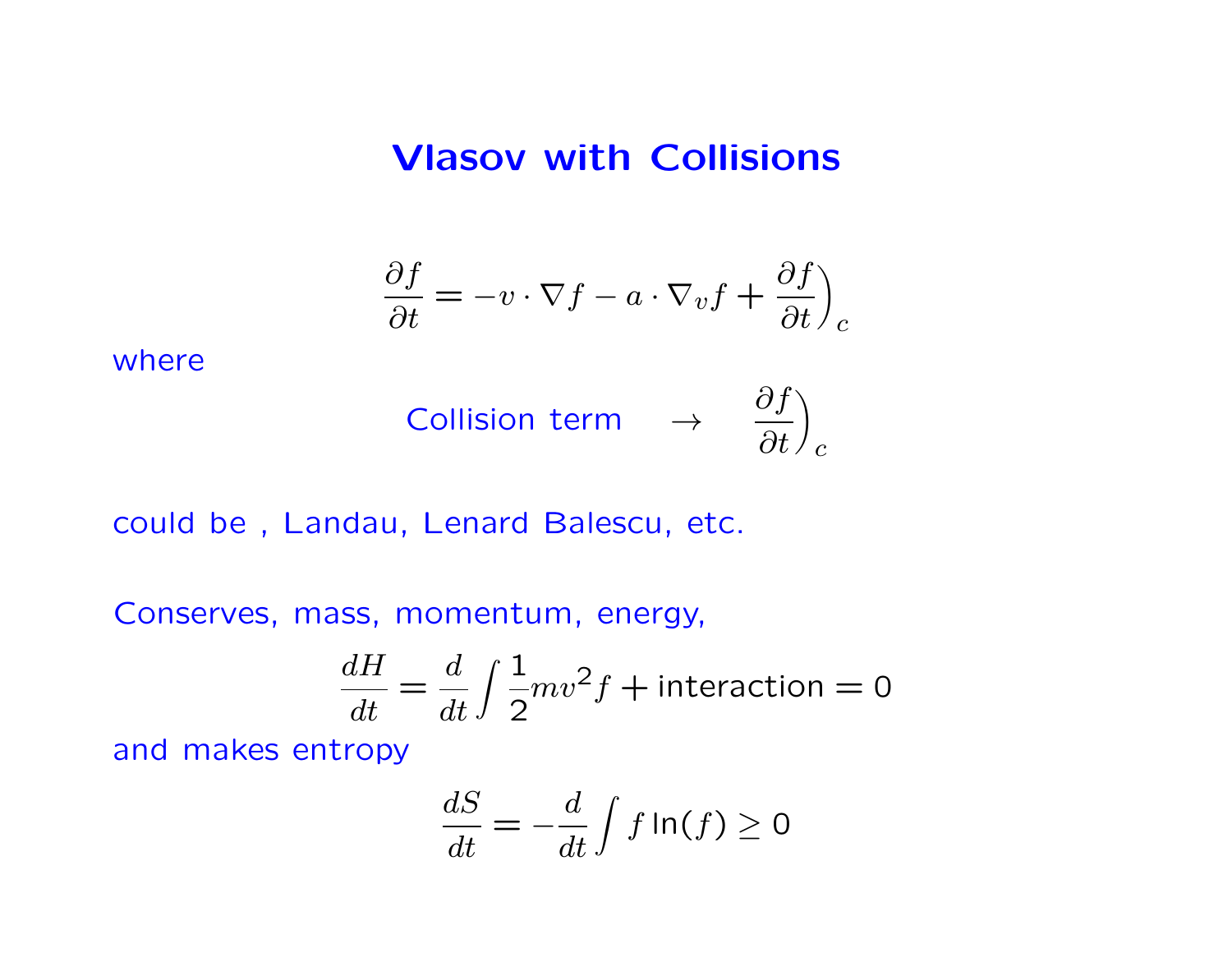## Landau Collision Operator

Metriplectic bracket:

$$
(A, B) = \int dz \int dz' \left[ \frac{\partial}{\partial v_i} \frac{\delta A}{\delta f(z)} - \frac{\partial}{\partial v'_i} \frac{\delta A}{\delta f(z')} \right] T_{ij}(z, z')
$$

$$
\times \left[ \frac{\partial}{\partial v_j} \frac{\delta B}{\delta f(z)} - \frac{\partial}{\partial v'_j} \frac{\delta B}{\delta f(z')}
$$

$$
T_{ij}(z, z') = w_{ij}(z, z') f(z) f(z') / 2
$$

Conservation and Lyapunov:

$$
w_{ij}(z, z') = w_{ji}(z, z') \quad w_{ij}(z, z') = w_{ij}(z', z) \quad g_i w_{ij} = 0 \text{ with } g_i = v_i - v'_i
$$
  
Landau Kernel:

$$
w_{ij}^{(L)} = (\delta_{ij} - g_i g_j / g^2) \delta(\mathbf{x} - \mathbf{x}') / g
$$

Entropy:

$$
S[f] = \int dz \, f \ln(f)
$$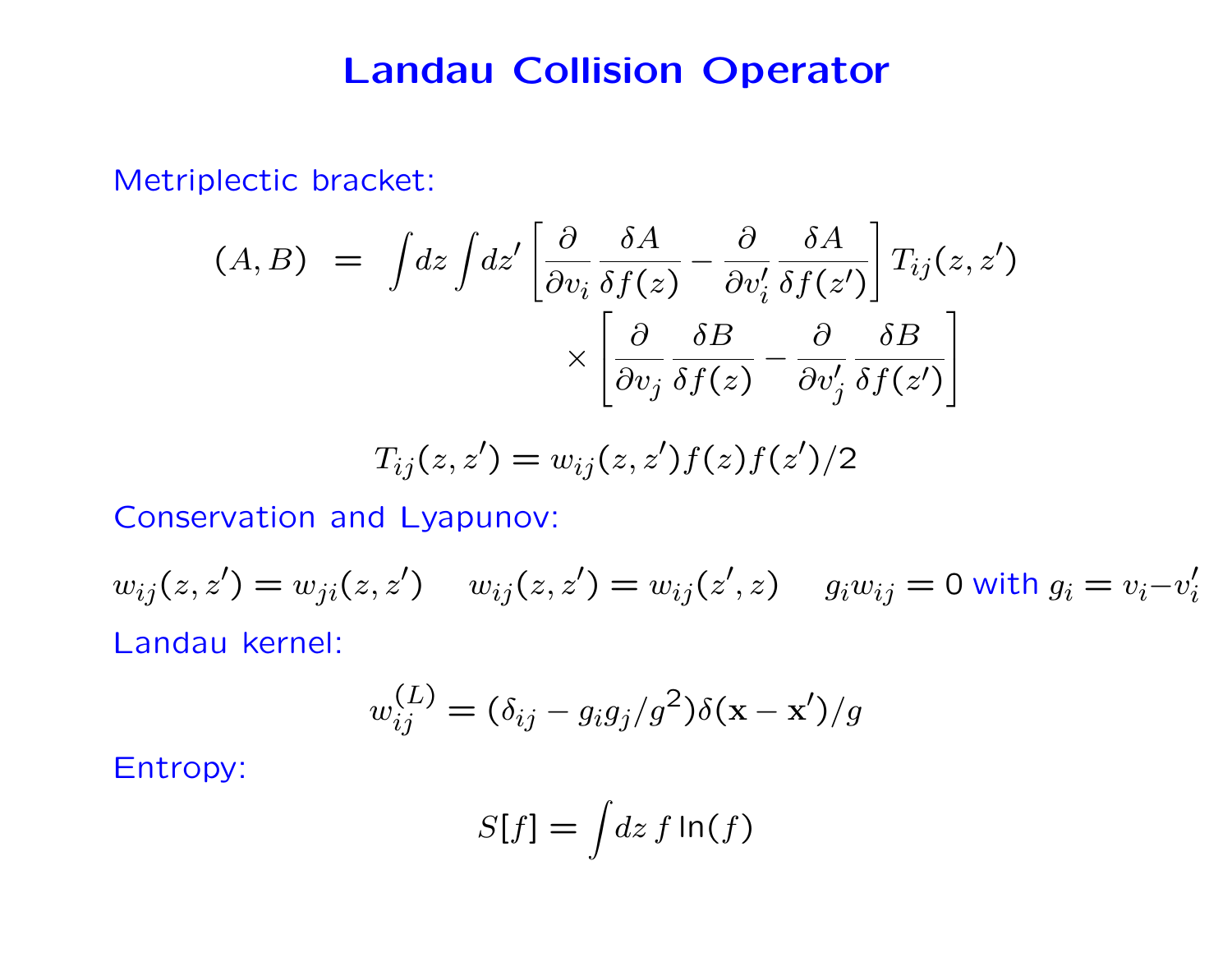### Ideal fluid with viscous heating and thermal conductivity.

 $-7-$ 

$$
\frac{\partial v_i}{\partial t} = \{v_i, A\}
$$
\n(18)\n
$$
\frac{\partial \rho}{\partial t} = \{\rho, A\}
$$
\n(19)

$$
\frac{\partial s}{\partial t} = \{s, H\}
$$
 (20)

where the GPB, {,}, is given by

 $\tilde{\bullet}$ 

 $\mathbb{R}^2$ 

 $\epsilon_{\rm a}$ 

 $\ddot{\phantom{a}}$ 

$$
\begin{aligned}\n\{\mathbf{F},\mathbf{G}\} &= -\int \left(\frac{\delta \mathbf{F}}{\delta \rho} \vec{\nabla} \cdot \frac{\delta \mathbf{G}}{\delta \vec{\nabla}} + \frac{\delta \mathbf{F}}{\delta \vec{\nabla}} \cdot \vec{\nabla} \frac{\delta \mathbf{G}}{\delta \rho} + \right. \\
&\frac{\delta \mathbf{F}}{\delta \vec{\nabla}} \cdot \left[ \frac{(\vec{\nabla} \times \vec{\nabla})}{\rho} \times \frac{\delta \mathbf{G}}{\delta \vec{\nabla}} \right] + \frac{\vec{\nabla} \mathbf{s}}{\rho} \cdot \left[ \frac{\delta \mathbf{F}}{\delta \mathbf{s}} \frac{\delta \mathbf{G}}{\delta \vec{\nabla}} - \frac{\delta \mathbf{F}}{\delta \vec{\nabla} \delta \mathbf{s}} \right] \right) d^3 \mathbf{x} .\n\end{aligned} \tag{21}
$$

Upon inserting the quantities shown on the right hand side of Eqs.  $(18)-(20)$ , into Eq. (21) and performing the indicated operations one obtains, as noted, the invicdd adiabatic limit of Eqs.  $(10)-(12)$ .

The Casimirs for the bracket given by Eq. (21) are the total mass  $M = \int \rho d^3x$  and a generalized entropy functional  $\mathcal{S}_{\varphi}$ where f is an arbitrary function of s. The latter quantity is added to the energy  $[Eq. (17)]$  to produce the generalized free energy of Eq.  $(4)$ :  $\mathcal{Q}=\mathcal{H}+\mathcal{S}_{\epsilon}.$ 

In order to obtain the dissipative terms, we introduce the following symmetric bracket:

$$
(\mathbf{F}, \mathbf{G}) = \frac{1}{\lambda} \int \left\{ \frac{1}{\rho} \frac{\delta \mathbf{F}}{\delta \mathbf{v}_{1}} \frac{\partial}{\partial \mathbf{x}_{k}} \left[ \frac{\sigma_{1k}}{\rho} \frac{\delta \mathbf{G}}{\delta \mathbf{s}} \right] + \frac{1}{\rho} \frac{\delta \mathbf{G}}{\delta \mathbf{v}_{1}} \frac{\partial}{\partial \mathbf{x}_{k}} \left[ \frac{\sigma_{1k}}{\rho} \frac{\delta \mathbf{F}}{\delta \mathbf{s}} \right] \right\} + \frac{\sigma_{1k}}{T} \frac{\partial \mathbf{v}_{1}}{\partial \mathbf{x}_{k}} \left[ \frac{1}{\rho^{2}} \frac{\delta \mathbf{F}}{\delta \mathbf{s}} \frac{\delta \mathbf{G}}{\delta \mathbf{s}} \right] + \mathbf{T}^{2} \kappa \frac{\partial}{\partial \mathbf{x}_{k}} \left[ \frac{1}{\rho T} \frac{\delta \mathbf{F}}{\delta \mathbf{s}} \right] \frac{\partial}{\partial \mathbf{x}_{k}} \left[ \frac{1}{\rho T} \frac{\delta \mathbf{F}}{\delta \mathbf{s}} \right]
$$

$$
+ \mathbf{T} \Lambda_{1kmn} \frac{\partial}{\partial \mathbf{x}_{m}} \left[ \frac{1}{\rho} \frac{\delta \mathbf{F}}{\delta \mathbf{v}_{n}} \right] \frac{\partial}{\partial \mathbf{x}_{k}} \left[ \frac{1}{\rho} \frac{\delta \mathbf{G}}{\delta \mathbf{v}_{1}} \right] \right\} d^{3} \mathbf{x} \qquad (23)
$$

#### FIG. 10. This . ...

11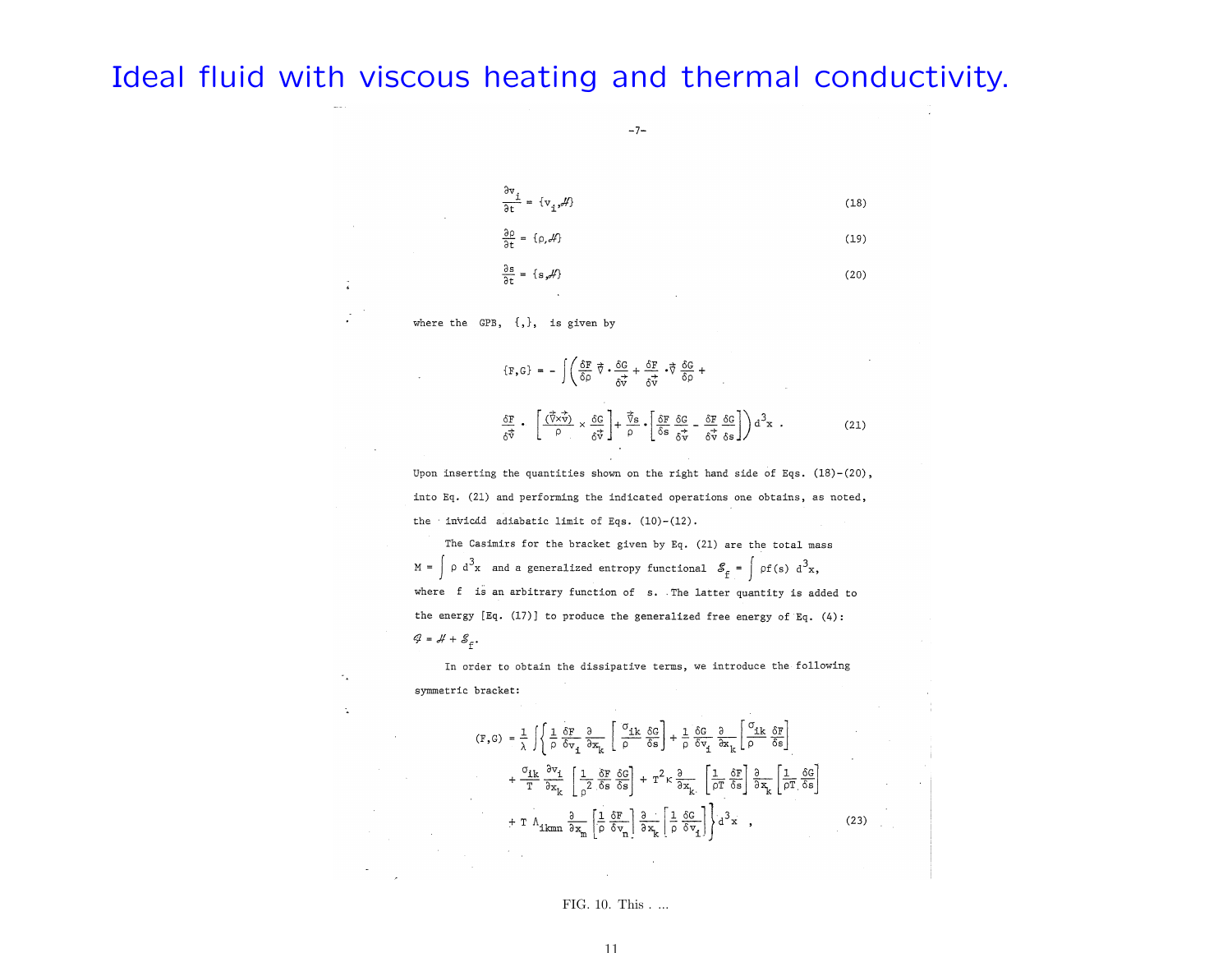### General Metriplectic Form

$$
(F, G) = \int d^n z \int d^n z' \mathcal{L}' \left( \frac{\delta F}{\delta \chi} \right) \cdot g(z, z'; \chi) \cdot \mathcal{L} \left( \frac{\delta G}{\delta \chi} \right)
$$

 $\mathcal L$  a formally self-adjoint pseudo-differential operator, g a symmetric operator,  $z = (z^1, \ldots, z^n)$ , and  $\chi = (\chi^1, \ldots, \chi^m)$ .

Degeneracies can appear from kernel of  $\mathcal L$  and  $g$ 

Nonlocal type occurs e.g. for the Landau collision operator and for Lagrangian fluid mechanics.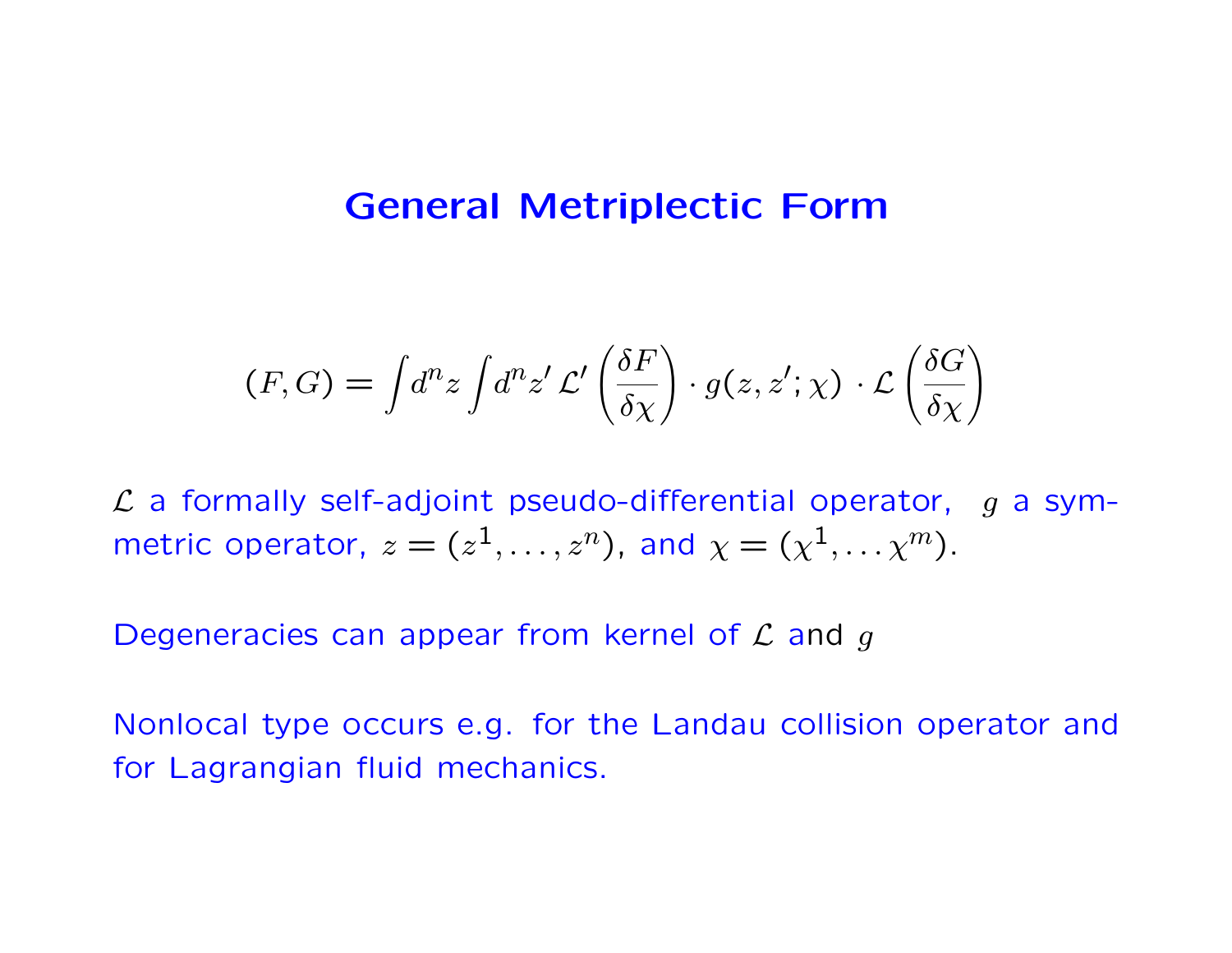## Thermodynamics

Entropy/volume:  $\sigma(x,t)$ 

Density of Extensive variable:  $\zeta_a(x,t)$   $a = 1,2,...$ 

$$
d\sigma = \sum_{a} \frac{\partial \sigma}{\partial \zeta_a d\zeta_a} =: \sum_{a} X^a d\zeta_a
$$

$$
\frac{\partial \zeta_a}{\partial t} + \nabla \cdot \boldsymbol{J}_T = \sum_a \boldsymbol{J}_a \cdot \nabla X^a \,,
$$

$$
J_T = \sum_a X^a J_a, \qquad J_a = \text{unknown flux?}
$$

Near Equilibrium Assumption:

$$
J_a = \sum_b L_{ab} \nabla X^b
$$

Onsager for Affnity  $\nabla X^a$ :

$$
L_{ab} = L_{ba} \qquad \Rightarrow \qquad \text{Second Law}
$$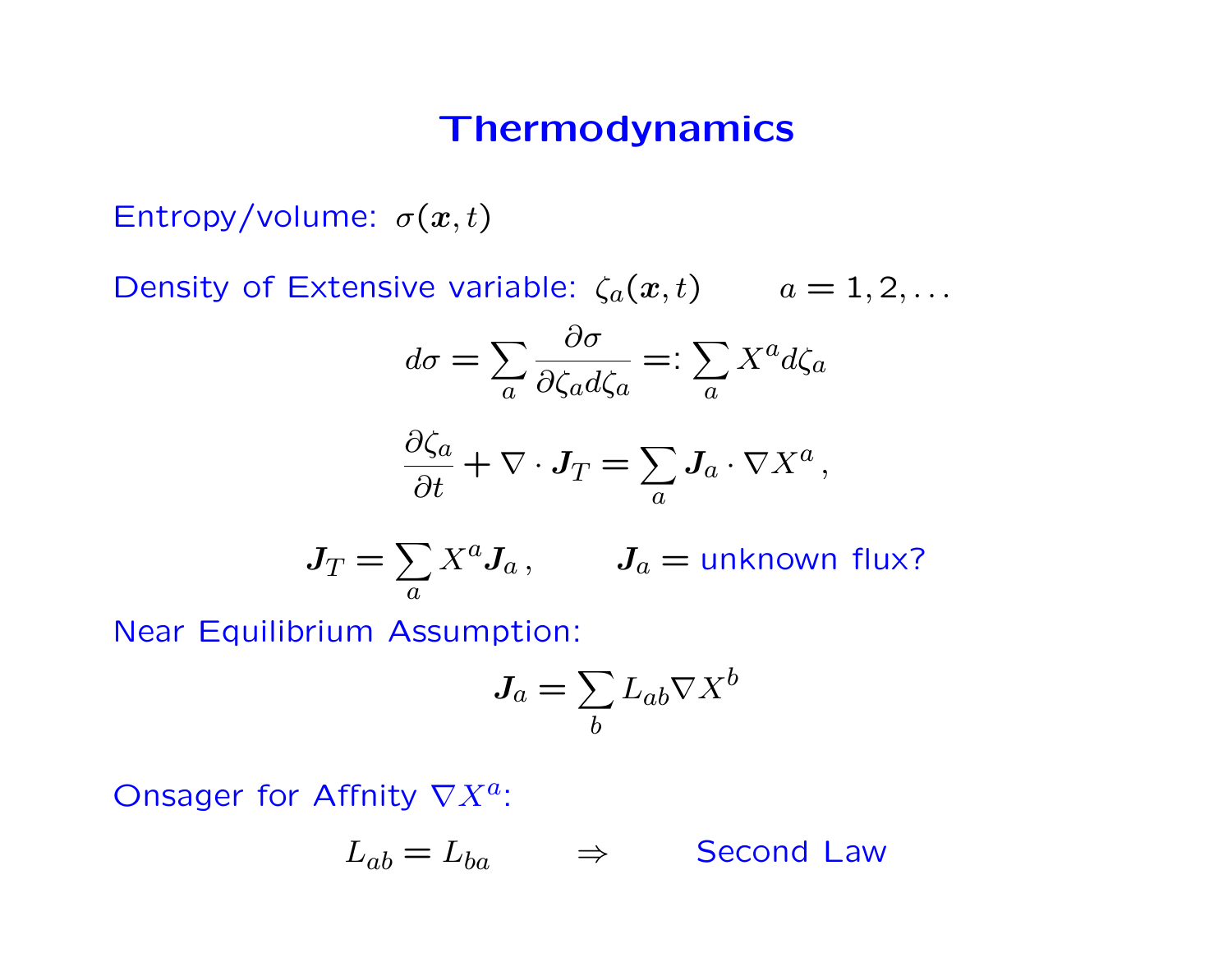# Magnetofluid  $(F, G)$

The Dissipative Bracket:

$$
(F, G) = \frac{1}{\mathcal{T}} \int d^3x \, \nabla \frac{\delta F}{\delta \zeta_a} \cdot L_{ab}[\zeta] \cdot \nabla \frac{\delta G}{\delta \zeta_b}
$$

Natural Variable E:

$$
H = \int d^3x \, \mathcal{E} \qquad \Rightarrow \quad (F, H) = 0 \quad \forall F
$$

Hamiltonian  $(M, B^*, \rho, \sigma)$  vs. Metriplectic  $(M, B^*, \rho, \mathcal{E})$ 

Onsager Pairs (Force/Flux):

- Current  $\leftrightarrow$  Temp, etc., in particular
- Viscosity  $\leftrightarrow$  Current

XMHD, Coquinot & pjm J. Plasma Phys. (2020) complicated Onsager reciprocity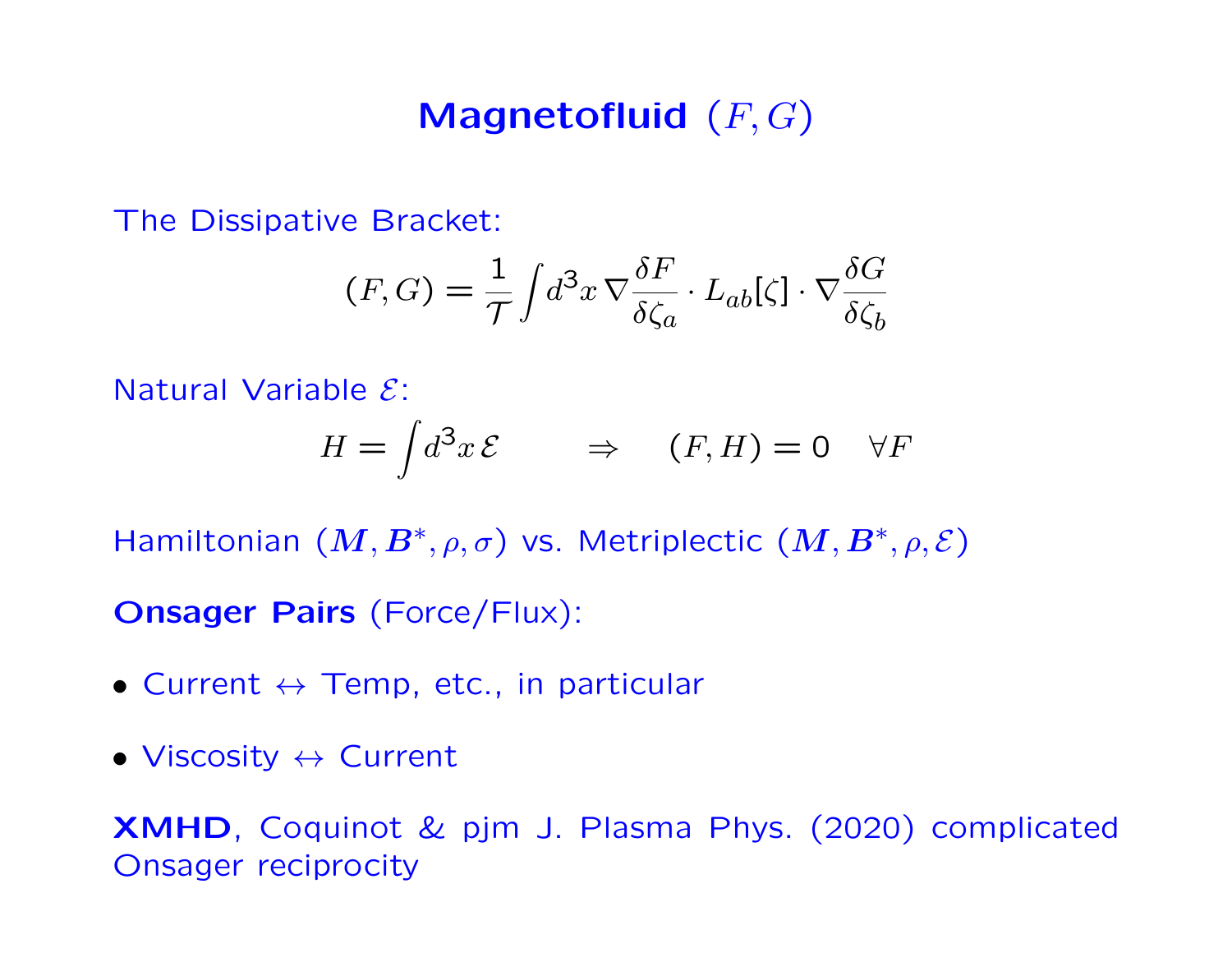$$
(f,g) = \int_{\Omega} d^{3}y \frac{T}{T} \left[ \nabla \left( \frac{1}{T} \frac{\delta f}{\delta \sigma(y)} \right) \cdot \left\{ T^{2} \eta_{TT} \nabla \left( \frac{1}{T} \frac{\delta g}{\delta \sigma(y)} \right) \right. \right. \\
\left. + T \eta_{Tj} \left( \nabla \times \left( \frac{\delta g}{\delta \mathbf{B}^{z}(y)} \right) - \frac{1}{T} \frac{\delta g}{\delta \sigma(y)} \mathbf{j} \right) \right\} \\
+ \left( \nabla \times \left( \frac{\delta f}{\delta \mathbf{B}^{z}(y)} \right) - \frac{1}{T} \frac{\delta f}{\delta \sigma(y)} \mathbf{j} \right) \cdot \left\{ T \eta_{jT} \nabla \left( \frac{1}{T} \frac{\delta g}{\delta \sigma(y)} \right) \right. \\
\left. + \eta_{jj} \left( \nabla \times \left( \frac{\delta g}{\delta \mathbf{B}^{z}(y)} \right) - \frac{1}{T} \frac{\delta g}{\delta \sigma(y)} \mathbf{j} \right) \right\} \\
+ \left( \nabla \left( \frac{\delta f}{\delta \mathbf{m}(y)} \right) - \frac{1}{T} \frac{\delta f}{\delta \sigma(y)} \nabla \mathbf{v} \right) : \left\{ \Lambda_{vv} \left( \nabla \left( \frac{\delta g}{\delta \mathbf{m}(y)} \right) - \frac{1}{T} \frac{\delta g}{\delta \sigma(y)} \nabla \mathbf{v} \right) \right. \\
\left. + \Lambda_{vj} \left( \nabla \left( \frac{1}{\rho} \nabla \times \frac{\delta g}{\delta \mathbf{B}^{z}(y)} \right) - \frac{1}{T} \frac{\delta g}{\delta \sigma(y)} \nabla \left( \frac{\mathbf{j}}{\rho} \right) \right) \right\} \\
+ \left( \nabla \left( \frac{1}{\rho} \nabla \times \frac{\delta f}{\delta \mathbf{B}^{z}(y)} \right) - \frac{1}{T} \frac{\delta g}{\delta \sigma(y)} \nabla \left( \frac{\mathbf{j}}{\rho} \right) \right) \\
\cdot \left\{ \Lambda_{jv} \left( \nabla \left( \frac{\delta g}{\delta \mathbf{m}(y)} \right) - \frac{1}{T} \frac{\delta g}{\delta \sigma
$$